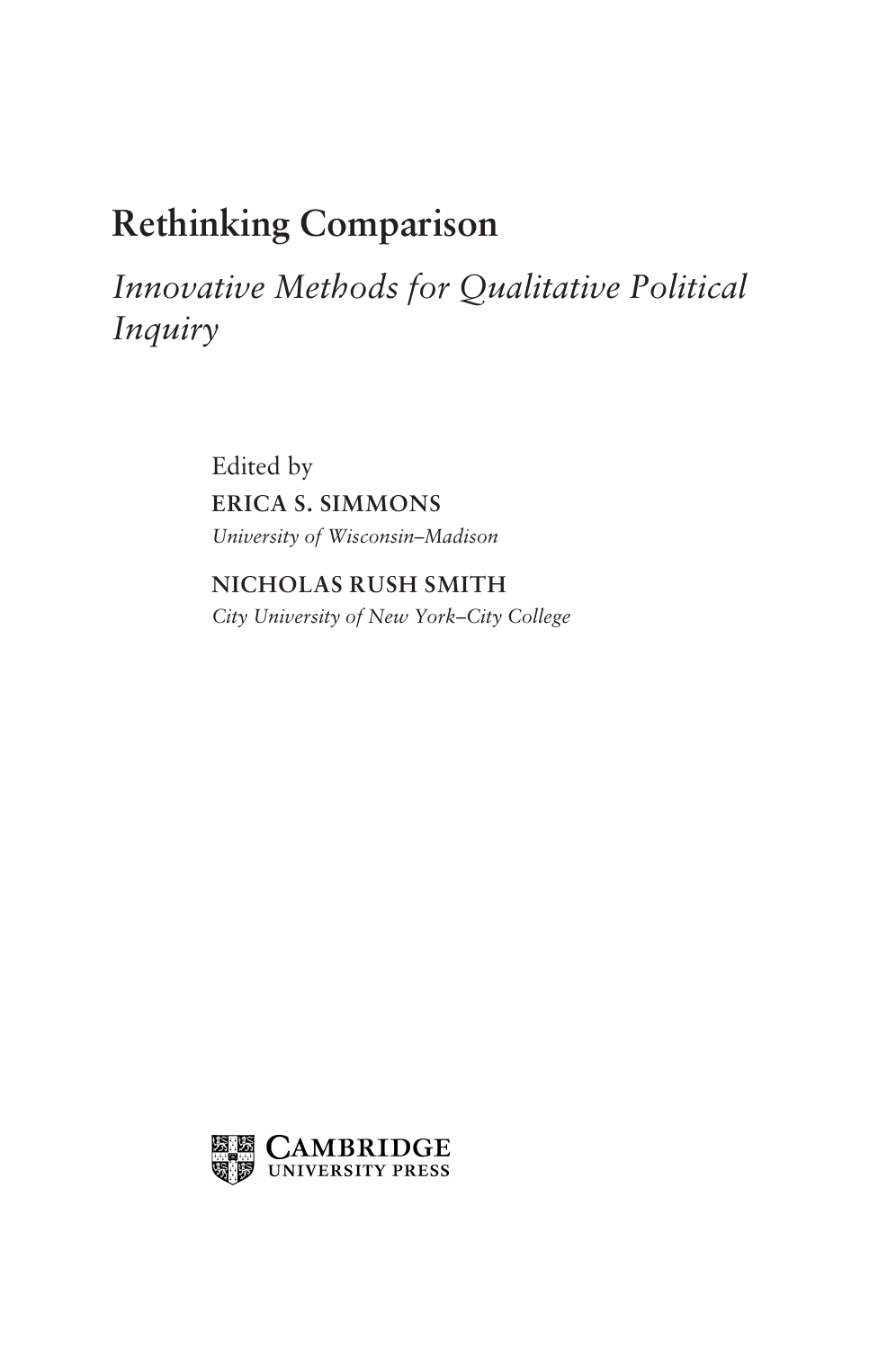# **CAMBRIDGE UNIVERSITY PRESS**

University Printing House, Cambridge cb2 8bs, United Kingdom

One Liberty Plaza, 20th Floor, New York, ny 10006, USA

477 Williamstown Road, Port Melbourne, vic 3207, Australia

314–321, 3rd Floor, Plot 3, Splendor Forum, Jasola District Centre, New Delhi - 110025, India

103 Penang Road, #05–06/07, Visioncrest Commercial, Singapore 238467

Cambridge University Press is part of the University of Cambridge.

It furthers the University's mission by disseminating knowledge in the pursuit of education, learning, and research at the highest international levels of excellence.

#### www.cambridge.org

Information on this title: www.cambridge.org/9781108832793 DOI: 10.1017/9781108966009

© Cambridge University Press 2021

This publication is in copyright. Subject to statutory exception and to the provisions of relevant collective licensing agreements, no reproduction of any part may take place without the written permission of Cambridge University Press.

First published 2021

A catalogue record for this publication is available from the British Library.

isbn 978-1-108-83279-3 Hardback isbn 978-1-108-96574-3 Paperback

Cambridge University Press has no responsibility for the persistence or accuracy of URLs for external or third-party internet websites referred to in this publication and does not guarantee that any content on such websites is, or will remain, accurate or appropriate.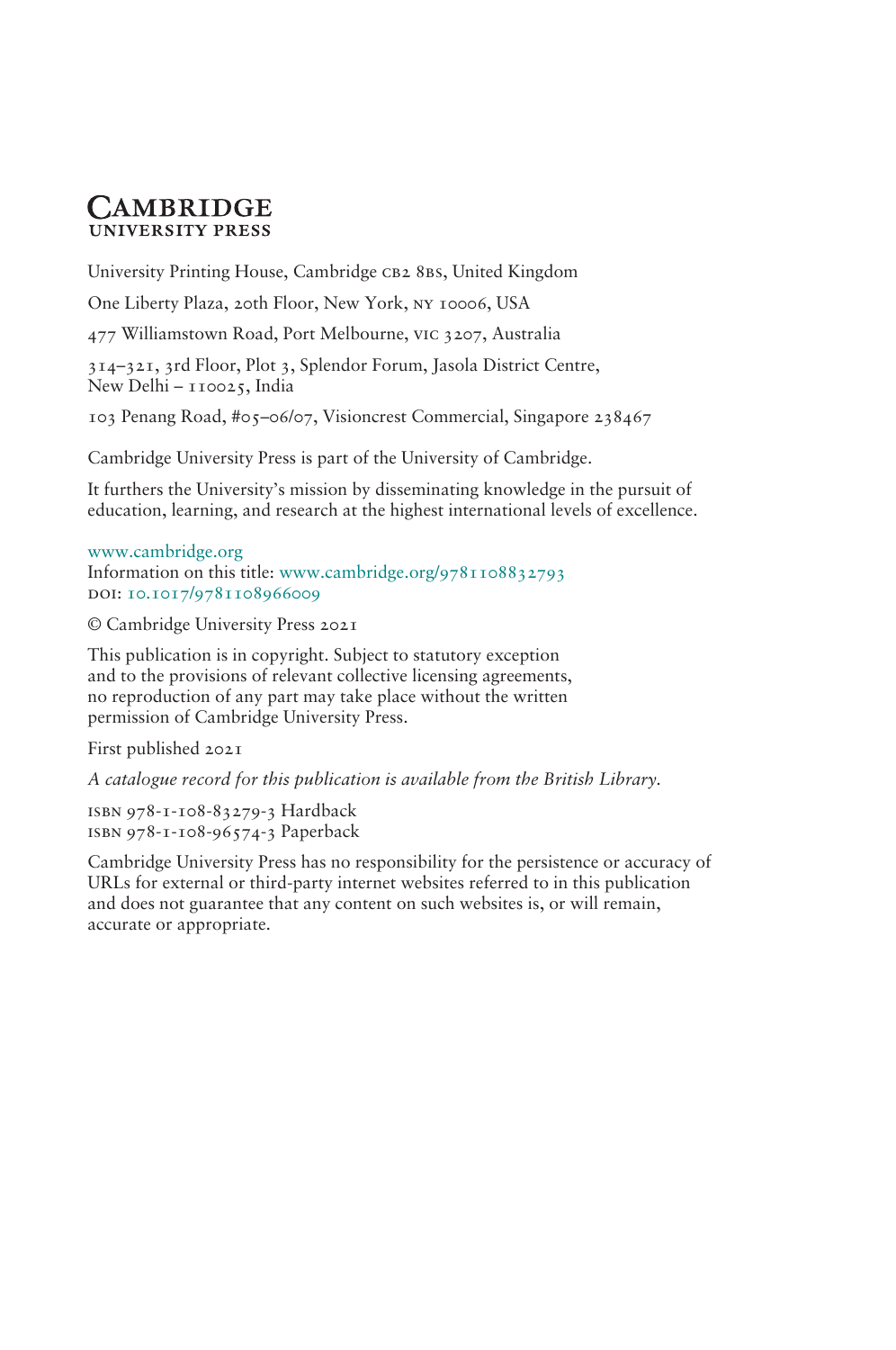# Contents

|                         | List of Figures                                                                                                         | page ix     |
|-------------------------|-------------------------------------------------------------------------------------------------------------------------|-------------|
|                         | List of Tables                                                                                                          | X           |
|                         | List of Contributors                                                                                                    | xi          |
| Acknowledgments         |                                                                                                                         | XV          |
| T.                      | Rethinking Comparison: An Introduction<br>Erica S. Simmons and Nicholas Rush Smith                                      | $\mathbf I$ |
|                         | PART I RETHINKING THE BUILDING BLOCKS OF COMPARISON                                                                     | 29          |
| $\mathbf{2}$            | Beyond Mill: Why Cross-Case Qualitative Causal Inference<br>Is Weak, and Why We Should Still Compare<br>Jason Seawright | 3I          |
| $\overline{\mathbf{3}}$ | Two Ways to Compare<br>Frederic Charles Schaffer                                                                        | 47          |
| $\overline{4}$          | Unbound Comparison<br>Nick Cheesman                                                                                     | 64          |
| $\overline{5}$          | On Casing a Study versus Studying a Case<br><i>Joe Soss</i>                                                             | 84          |
| 6                       | From Cases to Sites: Studying Global Processes in Comparative<br>Politics<br>Thea Riofrancos                            | IO7         |
|                         | PART II DEVELOPING NEW APPROACHES TO COMPARISON                                                                         |             |
|                         | THROUGH RESEARCH                                                                                                        | I27         |
|                         | Comparing Complex Cases Using Archival Research<br>Jonathan Obert                                                       | <b>129</b>  |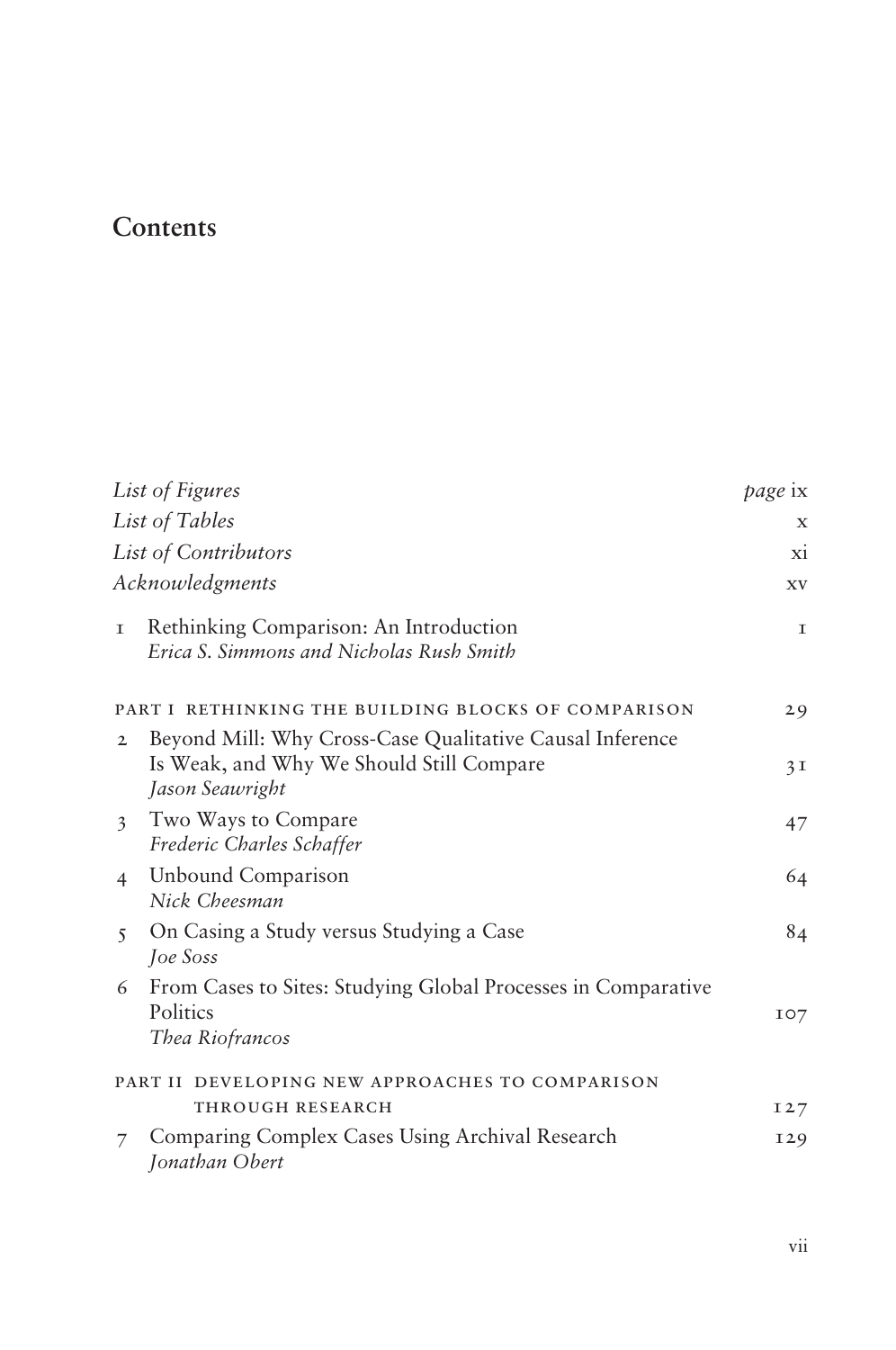|       | 8 Composing Comparisons: Studying Configurations of Relations<br>in Social Network Research<br>Sarah E. Parkinson                                | $I\,52$ |
|-------|--------------------------------------------------------------------------------------------------------------------------------------------------|---------|
|       | 9 Against Methodological Nationalism: Seeing Comparisons as<br>Encompassing through the Arab Uprisings<br>Jillian Schwedler                      | 172     |
|       | <b>10 Comparative Analysis for Theory Development</b><br>Mala Htun and Francesca R. Jensenius                                                    | 190     |
|       | II Problems and Possibilities of Comparison across Regime<br>Types: Examples Involving China<br>Benjamin L. Read                                 | 208     |
|       | 12 Comparisons with an Ethnographic Sensibility: Studies of Protest<br>and Vigilantism<br>Erica S. Simmons and Nicholas Rush Smith               | 23I     |
|       | EPILOGUE                                                                                                                                         |         |
|       | 13 Theory and Imagination in Comparative Politics: An Interview<br>with Lisa Wedeen<br>Erica S. Simmons and Nicholas Rush Smith with Lisa Wedeen | 253     |
| Index |                                                                                                                                                  | 275     |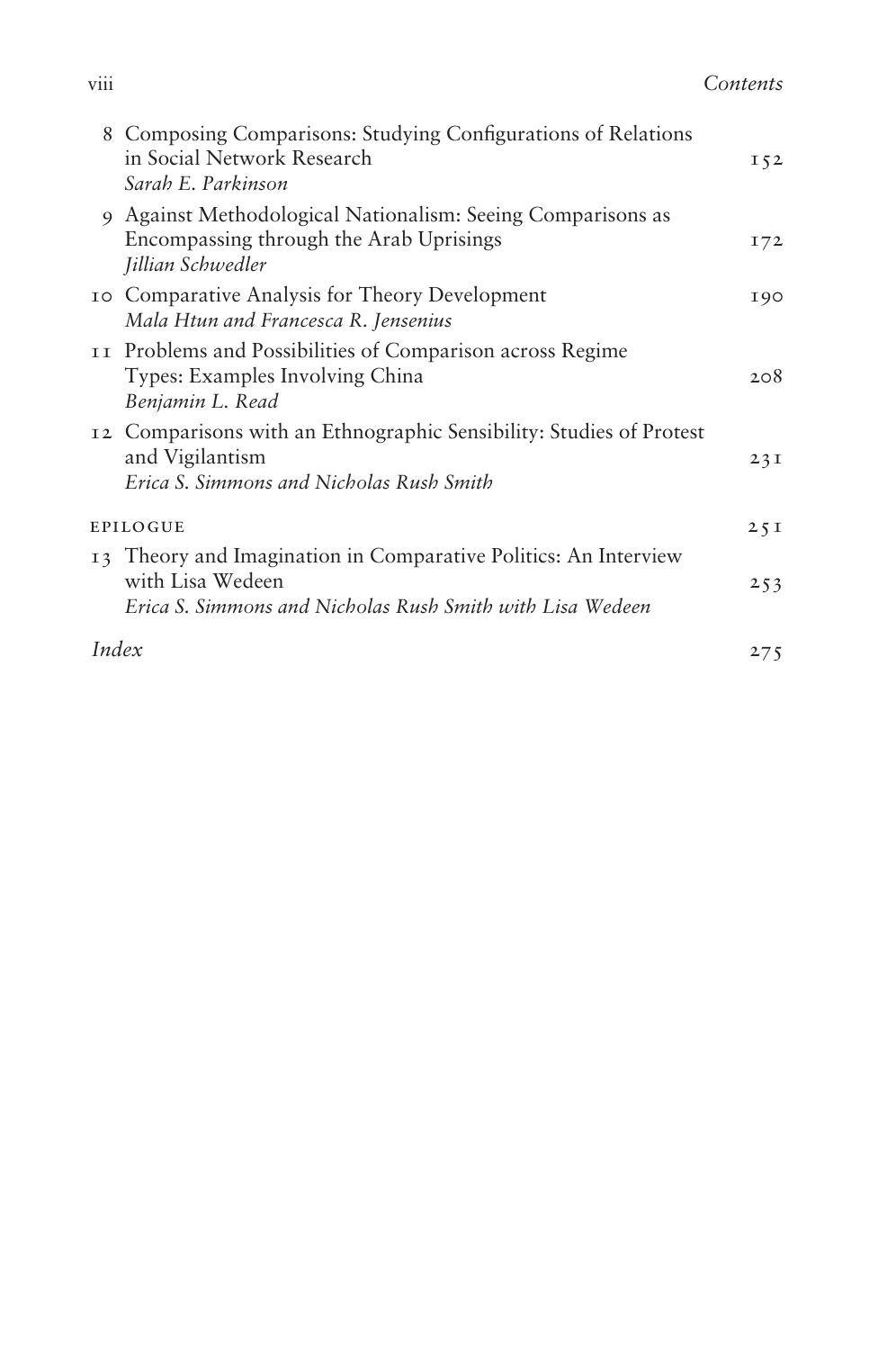# Problems and Possibilities of Comparison across Regime Types

Examples Involving China

Benjamin L. Read University of California, Santa Cruz

"The unconscious thinker does not ask himself why he is comparing; and this neglect goes to explain why so much comparative work provides extensions of knowledge, but hardly a strategy for acquiring and validating new knowledge." So alleged Giovanni Sartori (1970, 1035) in his oft-cited article on concepts in comparative politics. He was certainly right that the question of why we compare bears conscious consideration and discussion, because the rationales are "not intuitively evident," at least not necessarily so. This is particularly true when it comes to comparisons between fundamentally dissimilar political systems, especially across contrasting regime types. The purpose of this chapter is to reconsider such comparisons, the very type of comparison that Sartori criticized as prone to conceptual stretching and other offenses.

The brunt of the critique from Sartori and like-minded scholars fell on efforts to compare democracies and communist systems, particularly the Soviet Union and its satellite states. Much has changed in the fifty-odd years since those writings (not least the practice of using male pronouns to refer to thinkers in general). Today it is China, led by an ideologically retooled Communist Party and powered by a dynamic engine of economic growth, that has assumed the mantle of the world's most significant nondemocratic regime model. Thus, it seems appropriate to focus on recent comparisons involving China. Much research on the politics of the People's Republic of China (PRC) – like mainstream research on American politics – stays within the country's geographic borders. In such work, very reasonably, comparison to other

This chapter is a substantially rewritten and expanded version of Read (2018a). I thank Erica S. Simmons and Nicholas Rush Smith for leading the Rethinking Comparison project, which spurred these thoughts, and all participants at the October 2017 workshop at The City College of New York. I am also grateful for thoughts and comments from Kent Eaton, Mark W. Frazier, Elizabeth J. Perry, Juan Diego Prieto, and participants in the May 30, 2019, comparative and global politics workshop at UC Santa Cruz.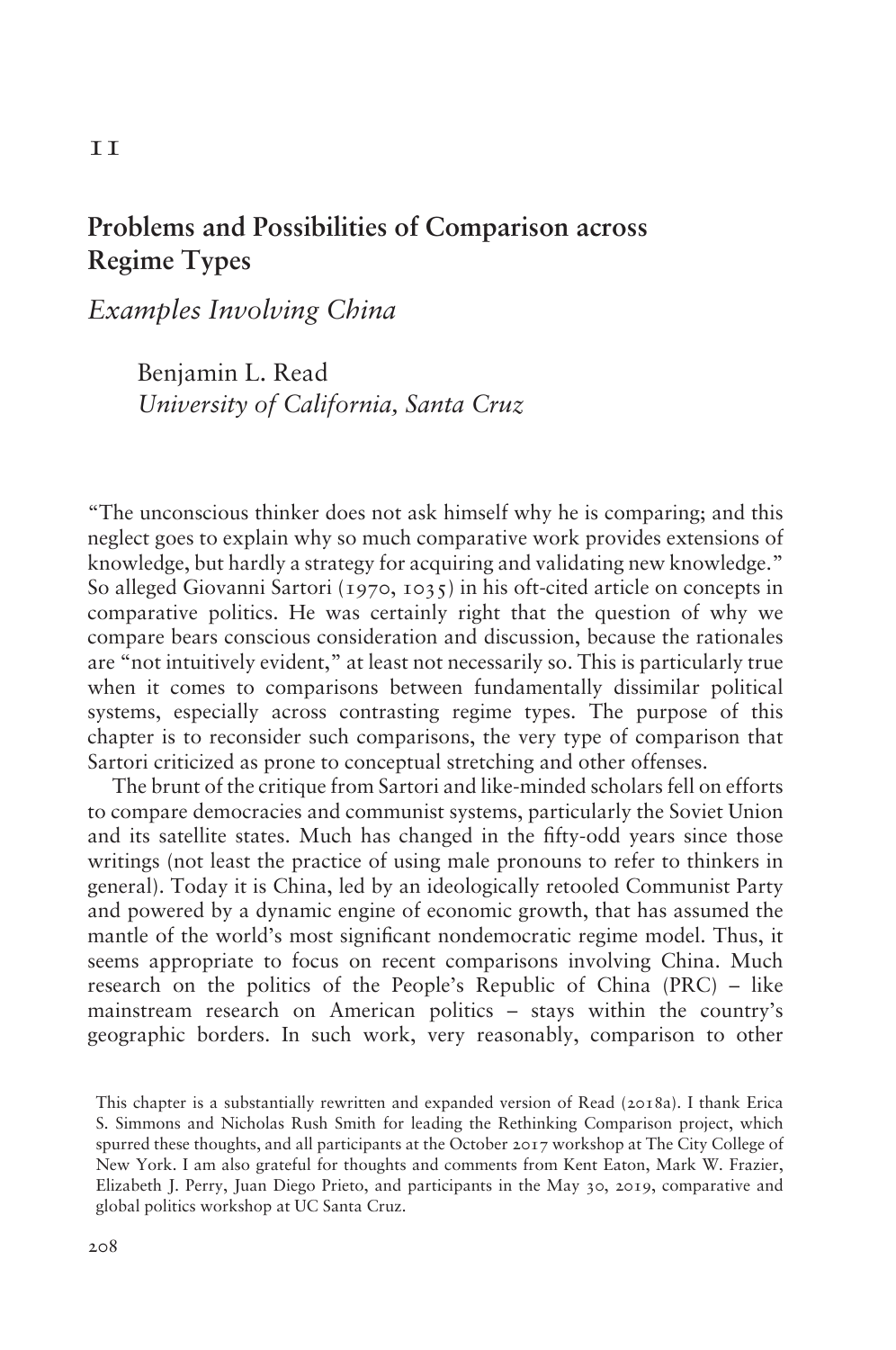places and regions is more implicit, or the reference point is general theories of authoritarian politics.<sup>1</sup>

And yet, over the years, scholars of politics and other social scientists have pursued many comparisons between China and other political systems, as Mark Frazier (2018) thoroughly surveyed in a recent overview. Frazier and William Hurst (2017) as well, vigorously advocate for more such research, and, indeed, a burst of energy and initiative is driving a wave of cross-national comparisons involving China. So, it is to our advantage to revisit some of the questions that such comparisons pose – focusing here on the seemingly problematic subcategory of cross-regime-type studies. Specifically, when is it reasonable to pursue such comparisons, and what is their purpose? Why, indeed, are we comparing in this way?

As Sartori's invocation of "new knowledge" suggests, this is an epistemological question. For him, the purpose of comparison – of comparative politics as an enterprise – was "a systematic testing, against as many cases as possible, of sets of hypotheses, generalizations and laws of the 'if ... then' type" (1970, 1035). Without discounting these goals, the fruits of cross-regime-type comparisons are by no means limited to the generation and testing of hypotheses and laws, as other chapters in this volume also attest. Further, while we might guess that such comparisons take the form of mostdifferent-systems designs (Mill's Method of Agreement) – that is, positing two cases that have nothing in common save a shared X linked to a shared Y – the examples reviewed here rarely and only partially follow that pattern. Many of their contributions take other forms entirely.

The main themes of this chapter are as follows: Sartori usefully cautioned against comparing unlike entities, yet his advice was overly confining. Meaningful studies can be set up in ways that do not pose problems of conceptual stretching. In the past ten or fifteen years, scholars have productively compared a wide-ranging selection of phenomena in authoritarian China, from welfare policy to social movements to local political economy, with their counterparts in democratic regimes. Indeed, often gaps or disjunctures between substantially dissimilar political systems provide opportunities for innovation, even if they complicate Mill-style comparison or require quite different modes of analysis.

Producing such a study requires two distinctive analytical steps. The researcher first must *set up the comparison*, providing an overview of the two or more country-level cases that accounts for all the relevant ways in which they differ while also building an argument for shared features that make it meaningful to examine the two in relation to each other. Second, the researcher must establish a specific focus of comparison, which is not

 $I<sup>T</sup>$  It should go without saying that the PRC's complexity, distinctiveness, and importance provide ample justification for such China-centered inquiry and, as scholars have long argued and as Lily Tsai (2017) has elaborated in detail, such work can contribute to general social science theory building in many ways.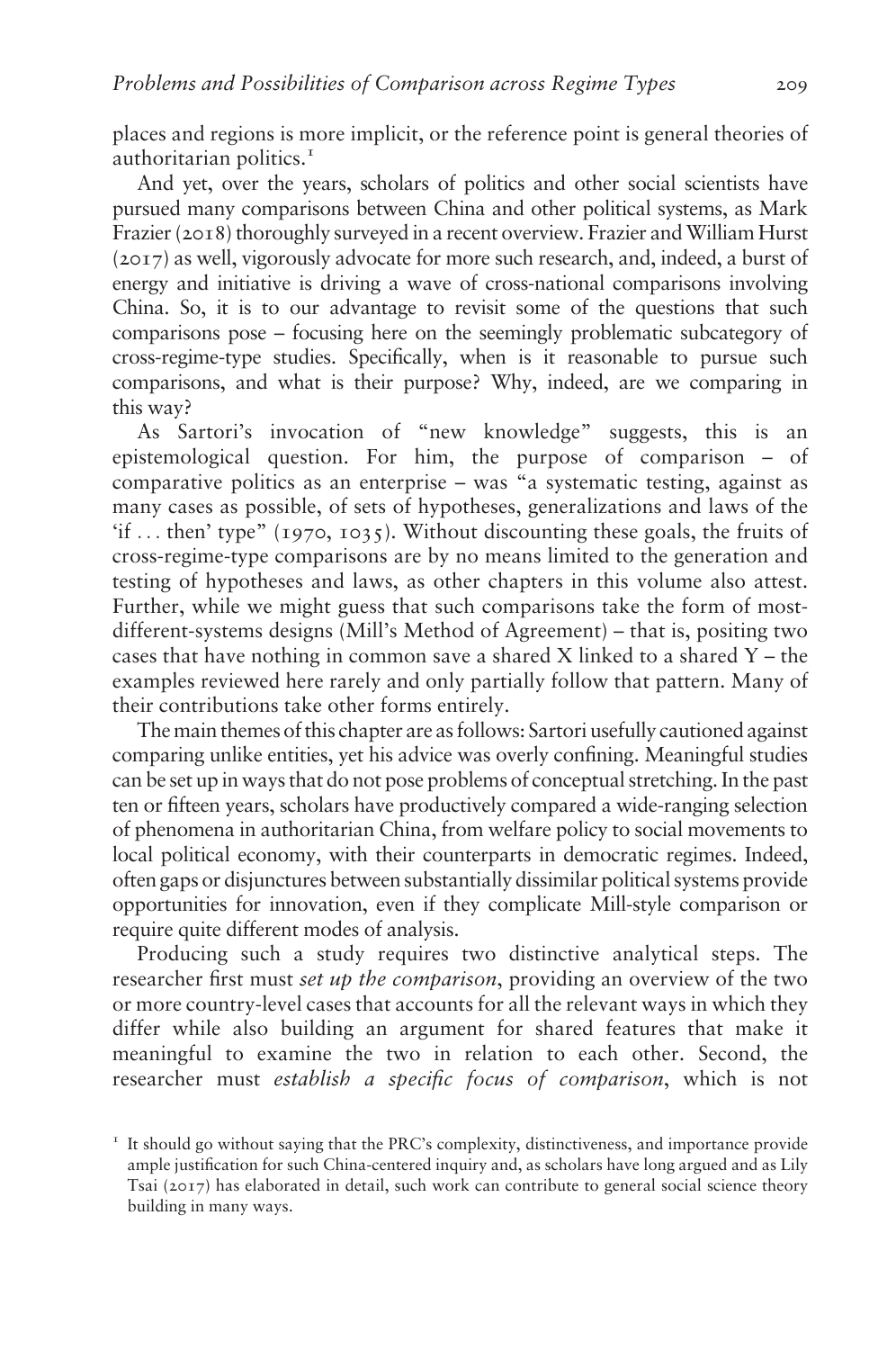necessarily a dependent variable but a feature manifested across the cases that the research will examine closely. I give examples of two kinds of foci: a comparable institution and a comparable process, issue, or conundrum.

I assert that such projects can generate intellectual payoffs in at least four ways. In the first instance, and most obviously, they generate findings about the specific substantive phenomenon under study by investigating it in widely varying political circumstances. Second, they provide insights on the broader political regimes themselves, the context in which the empirical subject is embedded, often highlighting ways in which these regimes behave that run contrary to what we might expect. Third, such studies provide opportunities for conceptual development by elaborating on and exploring the phenomena that are shared across contrasting political systems, explaining how they follow divergent or surprisingly parallel tracks. Finally, such comparisons make innovative contributions by *framing* a topic of study, specifying its universe of cases, and scrutinizing the gains and problems of bringing material from disparate contexts into a common category. I argue that these, not merely logics of control, are among the most important benefits of cross-regime comparative research that employs in-depth, qualitative analysis.<sup>2</sup>

Such comparisons are not always feasible or useful; I do not believe that "anything goes." There are such things as phenomena that are only superficially related to one another, that cannot be treated as comparable without willfully ignoring essential facts. When appropriately posed, however, cross-regime studies hold the promise of new thought-provoking theoretical and conceptual departures. These kinds of benefits may not be foreseeable in advance; rather, they may emerge only through the process of comparison itself.

# comparison across dissimilar political systems

I start by acknowledging that cross-regime-type studies are not the most common subtype of cross-national comparison. As political scientists, we often compare among cases that fit more or less comfortably within a category, precisely to achieve controlled comparison through a most-similarsystems design. Thus, a study might be framed as "in modernizing agrarian bureaucracies" or "in transitional democracies" or "in late industrializers." China has been the subject of many studies involving controlled comparisons in the most-similar-systems mode. These follow a particular pattern and, as the following two sets of examples show, have typically had a very specific payoff: explaining notable divergences between China and counterparts.

<sup>&</sup>lt;sup>2</sup> Here I am not considering research in which quantitative data points from China are combined with those from other countries. Such studies raise all the same questions, but qualitative research tends to delve more deeply into issues and problems of comparison and thus lends itself more readily to the discussion at hand.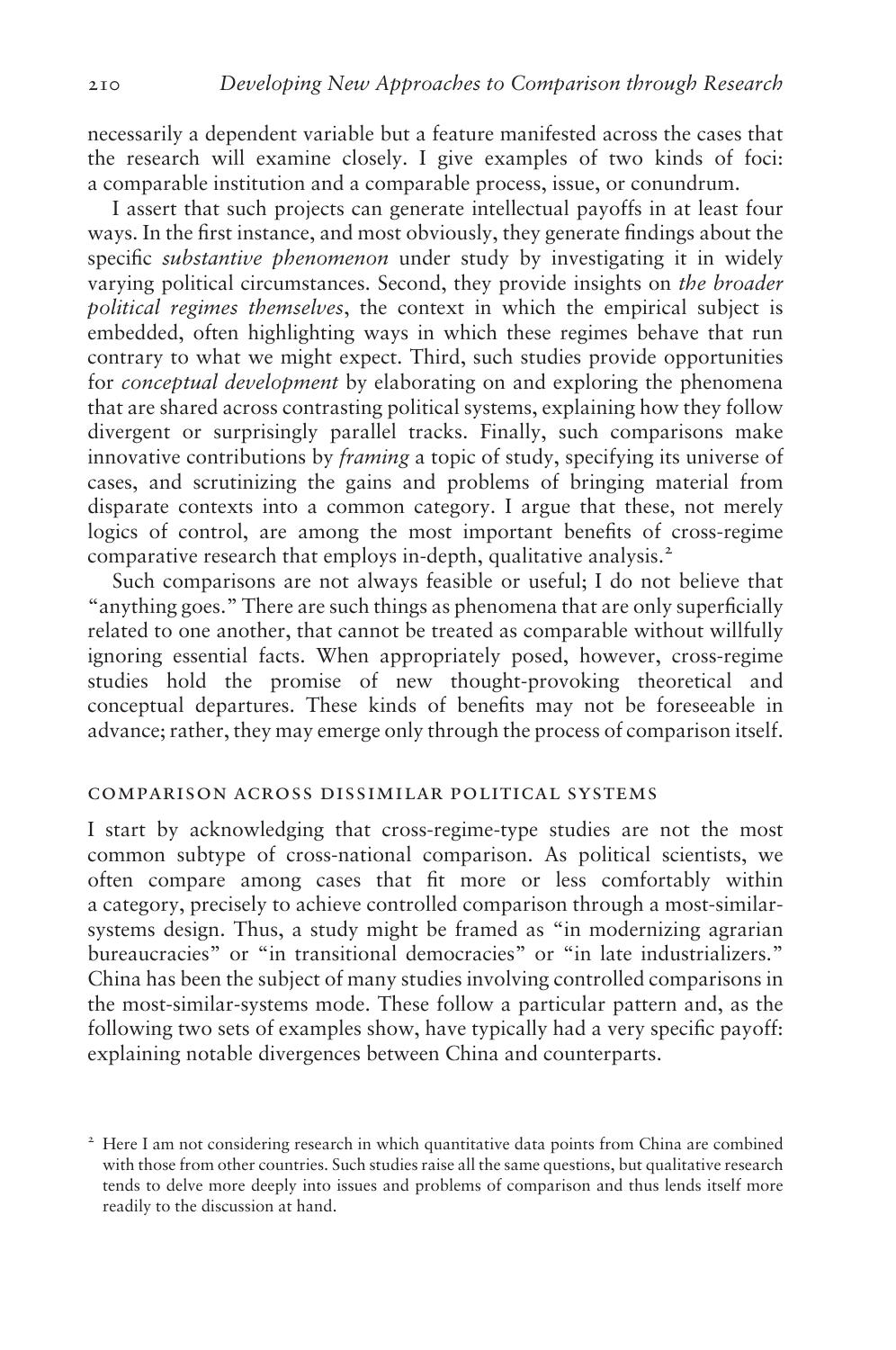First, given that the PRC borrowed institutions that were pioneered by the Soviet Union and emulated from Poland to Vietnam, one line of research has explored comparisons with other state socialist regimes. In these most-similarsystems comparisons, the point has often been to understand why China diverged from its peers, for instance, by pursuing a Maoist ideological variant (Schwartz 1951) or undertaking sweeping market reforms (Walder 2016). For the past three decades, the biggest question has been why, unlike many counterparts, China's ruling party avoided collapse in 1989–1991 and instead resiliently rebuilt its control, with scholars weighing the roles of structural conditions, institutions, and leadership choices (Pei 1994; Walder 1995; Bernstein 2013; Dimitrov 2013).

Second, a somewhat parallel line of most-similar-systems comparison pairs China with Taiwan – in other words, with the Republic of China (ROC) state. The ROC preceded the PRC in governing much of the Chinese mainland before its 1949 defeat in the civil war. At that point, it retreated to Taiwan, an island it had only acquired after the end of World War II. Taiwan is hardly the mirror image of China, given disparities such as its relatively small size, legacies of Japan's fifty-year colonial rule, and the gulf that separates 1940sera arrivals from the mainland (and their descendants) from those whose ancestral connection to China dates back centuries. Still, a number of studies have considered the two an "experimentally ideal" pairing (Gilley 2008, 1) or close to it. They base this on the Chinese cultural and linguistic heritage shared by most of Taiwan's population, as well as resemblances between China's ruling party and Taiwan's Kuomintang, particularly prior to the latter's relinquishing authoritarian control and accepting democracy in the late 1980s and the 1990s. Most-similar-systems studies in this vein have addressed many topics, including regime consolidation (Strauss 2019) and rural development (Looney 2020) but have trained special attention on the question of why Taiwan democratized while the mainland did not. In so doing, they have explored contrasts in the ruling parties (Dickson 1997; Wong 2008), business groups (Solinger 2008), critical episodes of protest (Wright 2001), and elections (Cheng and Lin 2008).<sup>3</sup>

All these studies fit more or less comfortably into the pattern of mostsimilar-systems research designs. What kinds of problems might a researcher encounter when stepping outside this common template and comparing dissimilar political systems? Some readily apparent stumbling blocks include the possibility that data is unavailable or incommensurate in one or more of the cases to be compared. Another is that inquiry across highly dissimilar systems might merely confirm the obvious rather than turning up anything interesting.

<sup>3</sup> I consider such comparisons in "China-Taiwan Comparisons: Still Promising Though Not 'Ideal,'" Workshop on Chinese Politics, Harvard University, revised February 23, 2018. [https://](https://benread.net/publications/ReadBenjaminL%5F2018%5FChina-Taiwan%5FComparisons.pdf) [benread.net/publications/ReadBenjaminL\\_](https://benread.net/publications/ReadBenjaminL%5F2018%5FChina-Taiwan%5FComparisons.pdf)2018\_China-Taiwan\_Comparisons.pdf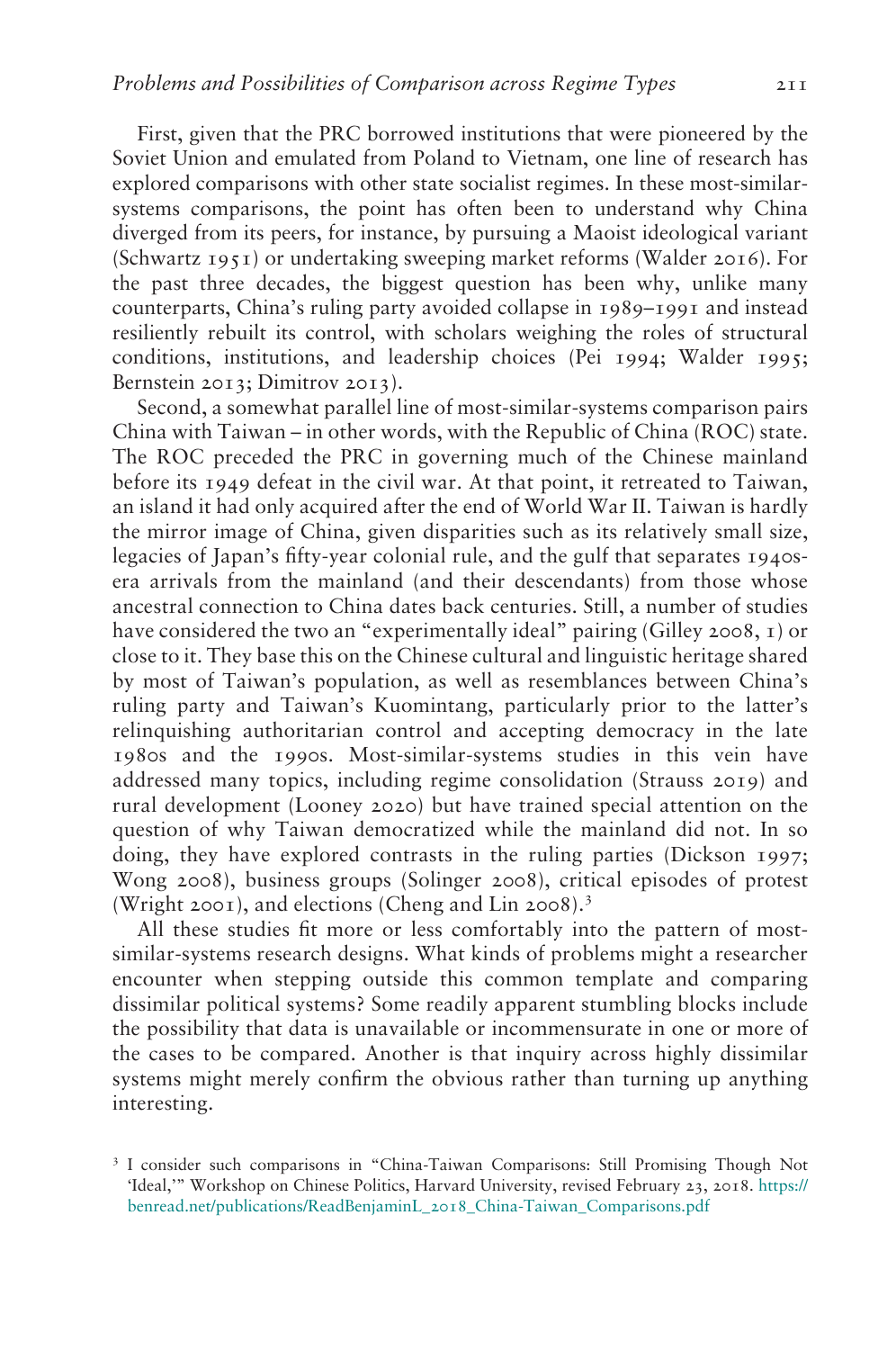A subtler set of problems could be called "concept incompatibility," bringing us to Sartori. In his classic article, as Schaffer (Chapter 3, this volume) also points out in discussing juxtapositional comparisons, Sartori cautioned against comparing systems that are fundamentally dissimilar. Things that one would compare must belong "to the same genus, species, or sub-species – in short to the same class," he wrote (1970, 1036). He linked this to his conception of the very purpose of comparative politics, which he saw as "a method of control" in testing hypotheses.<sup>4</sup> Going beyond such "taxonomical requisites of comparability" is precisely what he says leads to "conceptual stretching," which generations of political scientists came to recognize as a cardinal sin. Sartori went on to criticize examples of such hyper-elongation, including what he considered flawed applications of the terms "pluralism" and "participation," rooted in Western democracies to non-Western, nondemocratic polities. So too, concepts like "mobilization" "originate from a totalitarian context," and applying them to the West presents a fallacy of "reversed extrapolation" (1970, 1035, 1036, 1050–52).

Sartori's article, as well as related critiques in the same era (e.g., LaPalombara 1975), reacted against a tendency in structural-functionalist theorizing to paper over deep differences in an effort to apply universal political abstractions. They inveighed against equating practices or institutions that have superficial similarities yet actually work in profoundly different ways.

Sartori's taxonomical metaphor, with its injunction against comparing across genera, may have seemed like a prudent corrective to problematic scholarly trends in 1970, yet it appears too confining today. We now confront a world all the more replete with complexity, including hybrid regimes and democratic backsliding; some countries shift regime types repeatedly.<sup>5</sup> More generally, his skepticism that any category might travel effectively from the West to Africa or South-East Asia now seems excessive, even essentializing. Both Sartori and LaPalombara questioned whether political participation could happen in communist regimes, yet certain forms of participation, including grassroots protests, are frequent in today's China. While Sartori objected to using the term "mobilization" in democracies, it is now well accepted that individuals do not always engage in democratic political action purely on their own initiative; rather, they are driven to act by friends, organizations, inspiring leaders, and so forth.<sup>6</sup> One can simultaneously note this and also bear in mind a vital distinction in kind between this and the type of ruling party

<sup>4</sup> We should assess hypotheses and other generalizations against "all cases," Sartori wrote, but those should be all cases within the relevant taxonomical class.<br><sup>5</sup> I thank Juan Diego Prieto for suggesting this point.<br><sup>6</sup> Among many works that come to mind, consider Disch (2011), García Bedolla and Michelson

<sup>(</sup>2012), and Han (2014) on mobilization in democracies and Fu (2018) on civil society groups mobilizing within China despite state repression.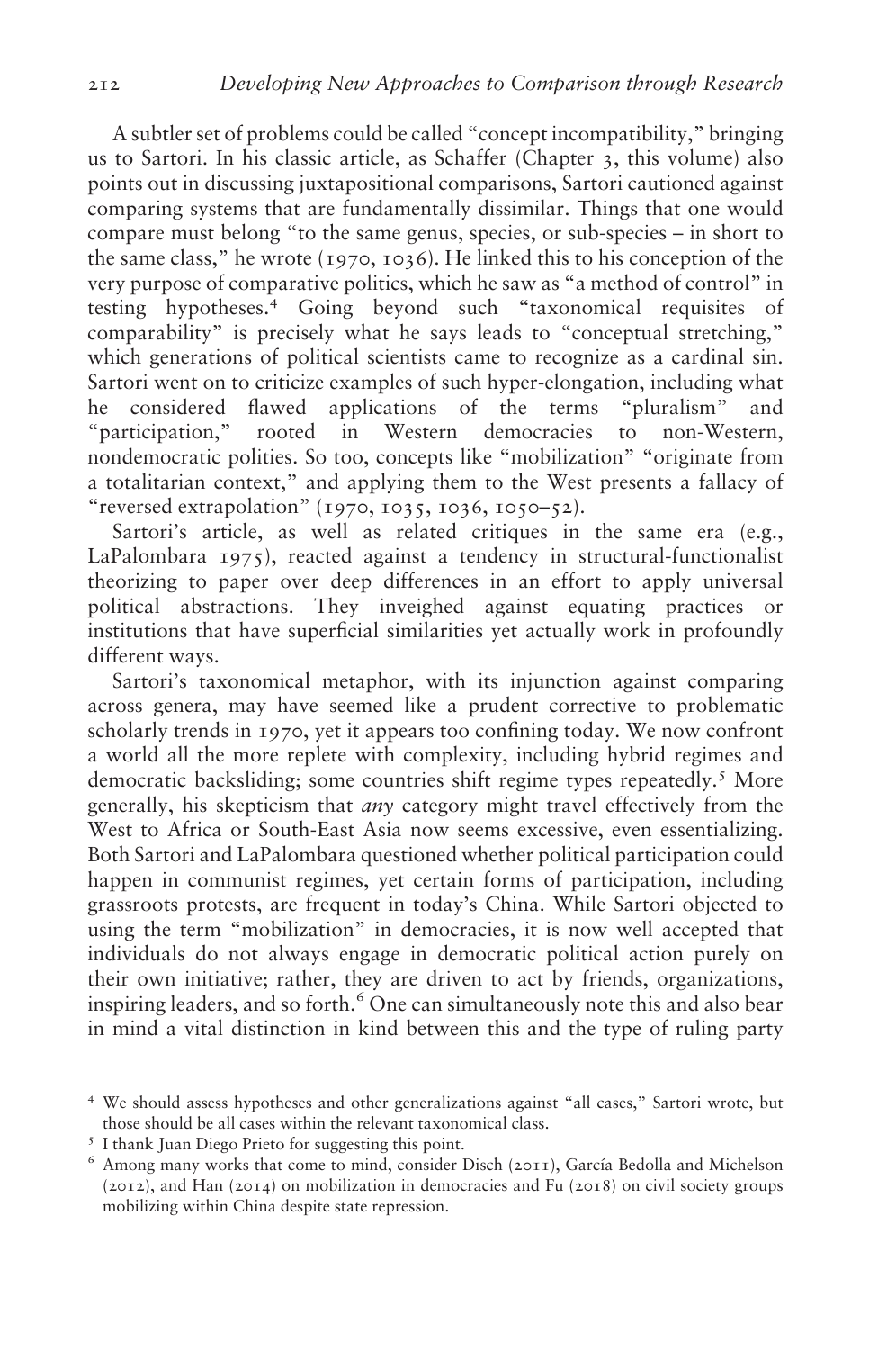orchestration that, in autocracies, compels people to cast ballots in sham elections and the like.

The key point here is that we can investigate related phenomena across contrasting political systems without losing sight of nuances, frictions, and the possibility that they have radically different meanings. Taking conceptual fit and context seriously will not necessarily lead us to conclude that any comparison of dissimilar regime types is ill conceived. On the contrary, these strengths of qualitative work are precisely what enable us to learn from crossregime-type comparisons. By assessing conceptual fit with care and attention to context, we guard against thoughtlessly and misleadingly assimilating unlike things, a danger that Sartori was right to warn against.

#### setting up the comparison

If the aim is to set up a comparison across highly different systems in such a conscious and sensitive fashion, how does one proceed? Making the case for some degree of comparability despite stark contrasts is a crucial part of an investigator's task in such research. Usually, this begins with (in one form or another) a sketch of the broad contrasts as well as similarities between the political contexts that are to be juxtaposed. This acknowledges the gap between the systems, the distance that the analysis to follow will span, while also anchoring that analysis in an overall frame of reference that contains some shared landmarks.

The introductory chapter to Duara and Perry's (2018b) edited volume on China and India provides a well-elaborated and apt example. The coeditors begin by acknowledging that their project is "fraught with methodological challenges," noting that the two countries "not only have vastly different political systems; their social systems are also markedly divergent" (2018a, 1). They observe that social fault lines between the two do not exactly line up, centering as they do on caste, language, and religion in India and more on factors like class and the coastal/inland divide in China. They write: "The divergent foundational events of the two states – a massive social and political revolution in China and a more gradual transition from colonialism in India, along with the very different political institutions to which these events gave rise – have generated strikingly different trajectories over the last 65 years"  $(1-2)$ .

From there, they pivot to compiling a broad case why the two "Asian giants" nonetheless deserve much more side-by-side comparison than they have previously received. Both saw uprisings in the mid-nineteenth century in response to disruptions wrought by British imperialism. Both saw moderate reform movements give way in the early twentieth century to more radical nationalists, who ultimately sparked mass movements (under Gandhi and Mao respectively) that generated the Republic of India and the PRC in close succession. The two states' ideological tenets differed substantially, yet they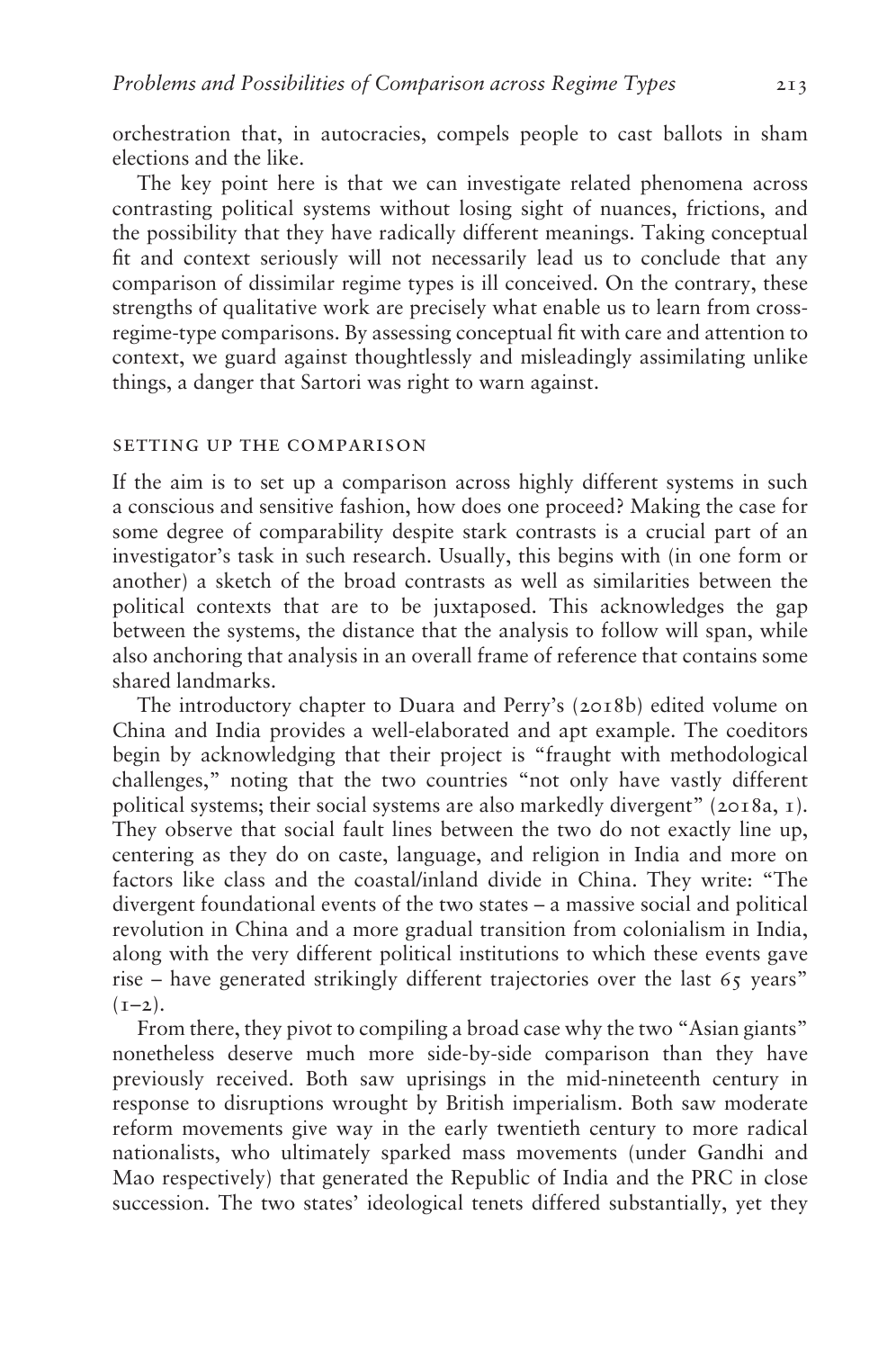faced similar developmental challenges: "Both states inherited societies where over 80 percent of the population was rural, agricultural, and largely illiterate" (6). Both sought industrial development and pursued import substitution strategies while borrowing in various ways from the Soviet model of planning and state control. Later, first China and then India substantially liberalized and embraced new strategies for development that gave wider play to market forces, and thereafter they experienced parallel pressures from globalization. Meanwhile, each saw a rise in popular movements based on rights claims. In this way, convergent developments that each state experienced in its own way established a framework of parallel temporalities, from nation building to neoliberalism.

The authors establish this framework not to advance any particular argument but to make the general case for comparability – and a new mode of study, "convergent comparison" – within which the book's eight chapters stake out more specific lines of inquiry. (I discuss later examples from these chapters and from related China-India comparisons.) It shows, for instance, that some of what can appear as unbridgeable incompatibilities are actually similar processes happening in somewhat different ways, or at different points in time. And it suggests that regime differences – the kind that Sartori took as specifying absolute typological boundaries – in some ways mask broader parallels. The point is to establish rationales for juxtaposing the two country cases and to specify broad patterns of disjuncture and affinity in light of which particular connections can be examined. All such comparisons must include such a rationale, even if not always articulated at such length and with such historical sweep.

# establishing a specific focus of comparison

Having laid out broad relationships among the regime-level systems, a further step is to argue for a focal point for the comparison, to single out one particular thing shared by two dissimilar political systems on which an analytic lens will be trained. Scholars identify, somewhere within these messy, complex entities, some particular dimension or aspect or arena of politics. This is common in many forms of comparative study, where attention focuses on particular processes or units (Tilly 1984, chap.  $(4)$ ). In cross-regime comparisons, this likely entails an explicit or implicit argument that the thing in question follows its own distinct rules and patterns in ways that make sense across the disparate cases. Next, I consider two broad kinds of foci.

## A Comparable Institution

Institutions that exist in some clearly identifiable form in both cases provide one viable focus for cross-regime-type comparison. Nara Dillon (2018) took the welfare states of China and India as the object of comparison – specifically, one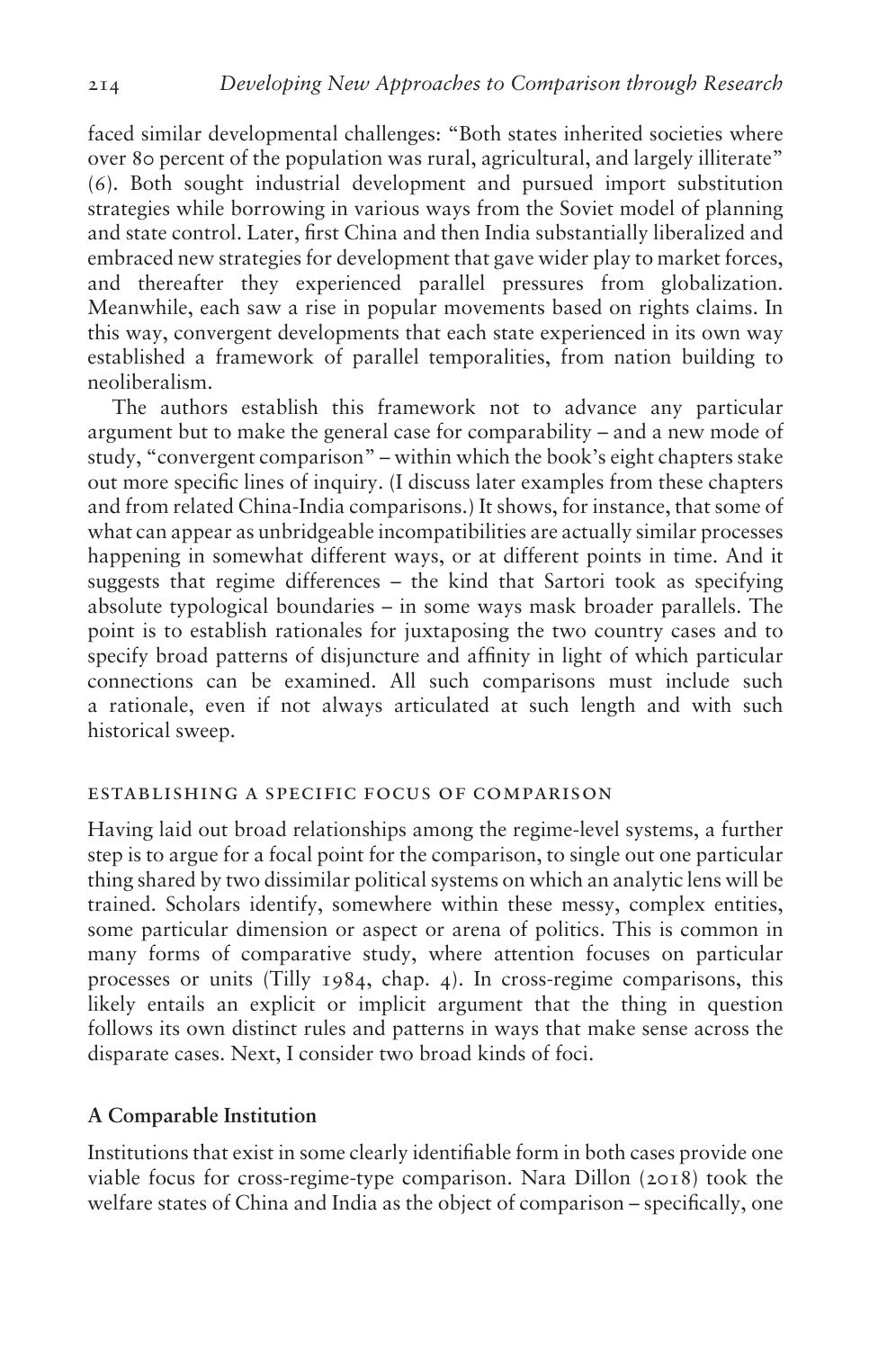component thereof: cash transfers to the elderly. In Kellee Tsai's (2016) research, also on China and India, it is the developmental aspects of local and their relationships with internationally mobile, entrepreneurial diasporas. Weller et al. (2017) studied religious organizations engaged in charitable activity in China, Taiwan, and Malaysia. More specifically, their book examines the operations and political interactions of the Tzu Chi Foundation as a primary case but also activities of other Buddhist as well as Christian, Daoist, and other groups.<sup>7</sup> We can see in each of these cases a quite tangible institutional referent underpinning the comparison.

William Hurst's (2018) study of China and Indonesia takes as its subject the "legal regime," that is, "a system or framework of rules governing some physical territory or discrete realm of action that is at least in principle rooted in some sort of law" (21). A legal regime defines "how easy or difficult it is for social groups or individual or organized interests to gain political influence or power and how readily and in what manner nonjudicial state institutions or empowered actors intervene in legal institutions' handling of specific cases" (14). Somewhat more abstract than other subjects considered here, this directs attention to questions of whether and how state officials and others outside the legal system itself interfere with the workings of legal institutions.

A project of my own focused on government-structured neighborhood organizations across China and Taiwan (Read 2012). In the former, my subject was the Residents' Committees (RCs; jumin weiyuanhui) that the Chinese state has maintained since the early  $1950s$ .<sup>8</sup> In the latter, it was the state-sponsored neighborhood offices (li bangongchu) that date to the Kuomintang's arrival in the mid-1940s. The two institutions have a number of things in common. Both are part of a nationwide network that covers all urban space.<sup>9</sup> While organizational details vary somewhat by locality, they are mandated in national law and correspond to a unified template. A neighborhood has no choice about having such an office. In both countries, the offices handle a wide range of responsibilities. They serve as what might be called all-purpose contact points for state agencies at the community level, for instance, helping the welfare bureaucracy determine households' eligibility for assistance programs by drawing on their local knowledge of residents' circumstances. They also field a seemingly endless variety of queries and demands from their constituents. That both organizations are highly structured by official policies and practices and organizationally connected to

<sup>7</sup> While the authors of this study are anthropologists, unlike most of the other authors referenced in this chapter, their book's sustained focus on regime context and political relationships, among other qualities, makes it relevant for comparative politics. <sup>8</sup> The project involved comparisons at multiple levels: among residents within a neighborhood,

among neighborhoods (with different kinds of leaders, housing, and demographics), and among cities. Here I focus on the cross-national dimension. <sup>9</sup> In China and Taiwan alike, these organizations have rural counterparts.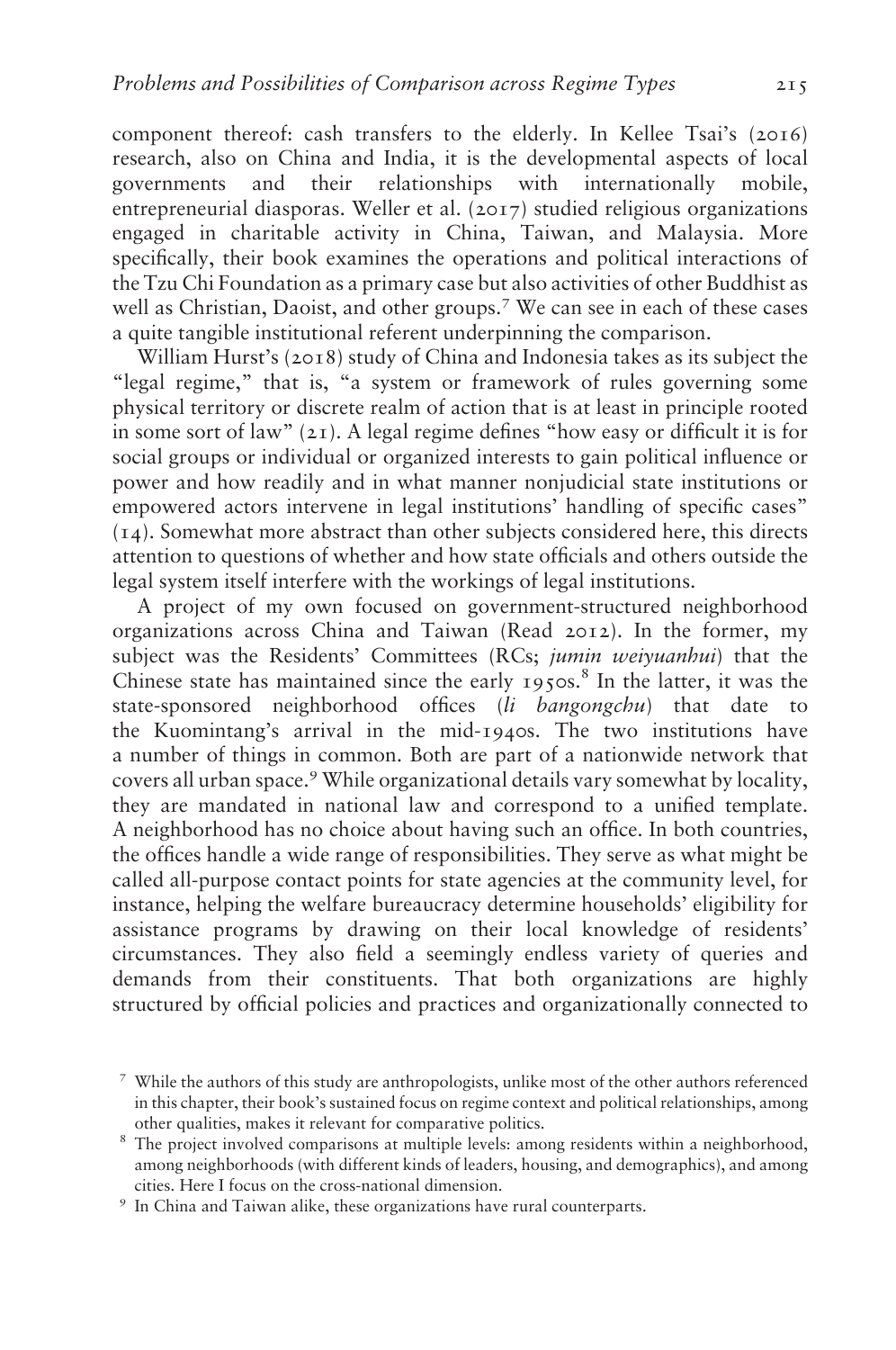the state facilitates the comparison. Comparisons to more pluralistic settings are harder.<sup>10</sup>

Taiwan's institutions certainly had significant differences from China's. Taiwan's neighborhoods have but a single leader, a warden (lizhang), who is partnered with a civil servant *(liganshi)*. China's RCs, as their name indicates, are larger committees of three to seven people and have become parts of even larger community *(shequ)* organizations. The two variants differ dramatically in how their leaders are chosen. Taiwan's wardens are selected in open, fair, and usually competitive elections every four years, whereas triennial elections for China's RCs are heavily stage-managed. Also, while neighborhood bodies in both places cooperate closely with the police, in China the police do not merely fight crime but also tamp down and root out dissent. In Taiwan, much more than in China, residents are free to organize independent community groups of their choice. Moreover, while neighborhood Chinese Communist Party (CCP) committees embody China's firm insistence on the CCP's monopoly of political organization, in Taiwan, neighborhood leaders can affiliate with any political party (or run as independents, as many do).

### A Comparable Process, Issue, or Conundrum

In other studies, the focus centers not on a shared institution but on a comparable sociopolitical process, issue, or conundrum. Zhang's (2013) analysis of the politics of urban preservation provides a good example. Her book examines a problem faced by Beijing, Chicago, and Paris: which old buildings to protect in the name of historical preservation and which to bulldoze in the name of progress and urban revitalization. The specific topics of controversy vary – in Beijing, ancient city gates and neighborhoods once occupied by the Manchu elite; in Chicago, houses, businesses, and churches in immigrant and African American communities; in Paris, safeguarded sectors, the historic market of Les Halles, and thousands of heritage buildings – but the dilemma itself is very much the same in each case. Later work by Zhang examines another distinct urban issue, slum redevelopment and governance, in Beijing, Mumbai, and São Paulo (Zhang 2020).

Mark Frazier's (2019) comparison of Shanghai and Mumbai spotlights protest and claim making. Differences between these cities notwithstanding, he writes, "one can find observable similarities in ... contentious claims over the distribution of urban resources and calls for recognition" (10). Both experienced remarkably parallel episodes of strikes, social movements, and rebellion in 1919, the interwar period, and 1966, for example. With contention as the outcome, Frazier also draws parallels between causal factors

<sup>&</sup>lt;sup>10</sup> One article compares Shanghai's RCs to Los Angeles's neighborhood councils. This results in some astute observations but mainly a catalog of structural contrasts (Chen, Cooper, and Sun 2009).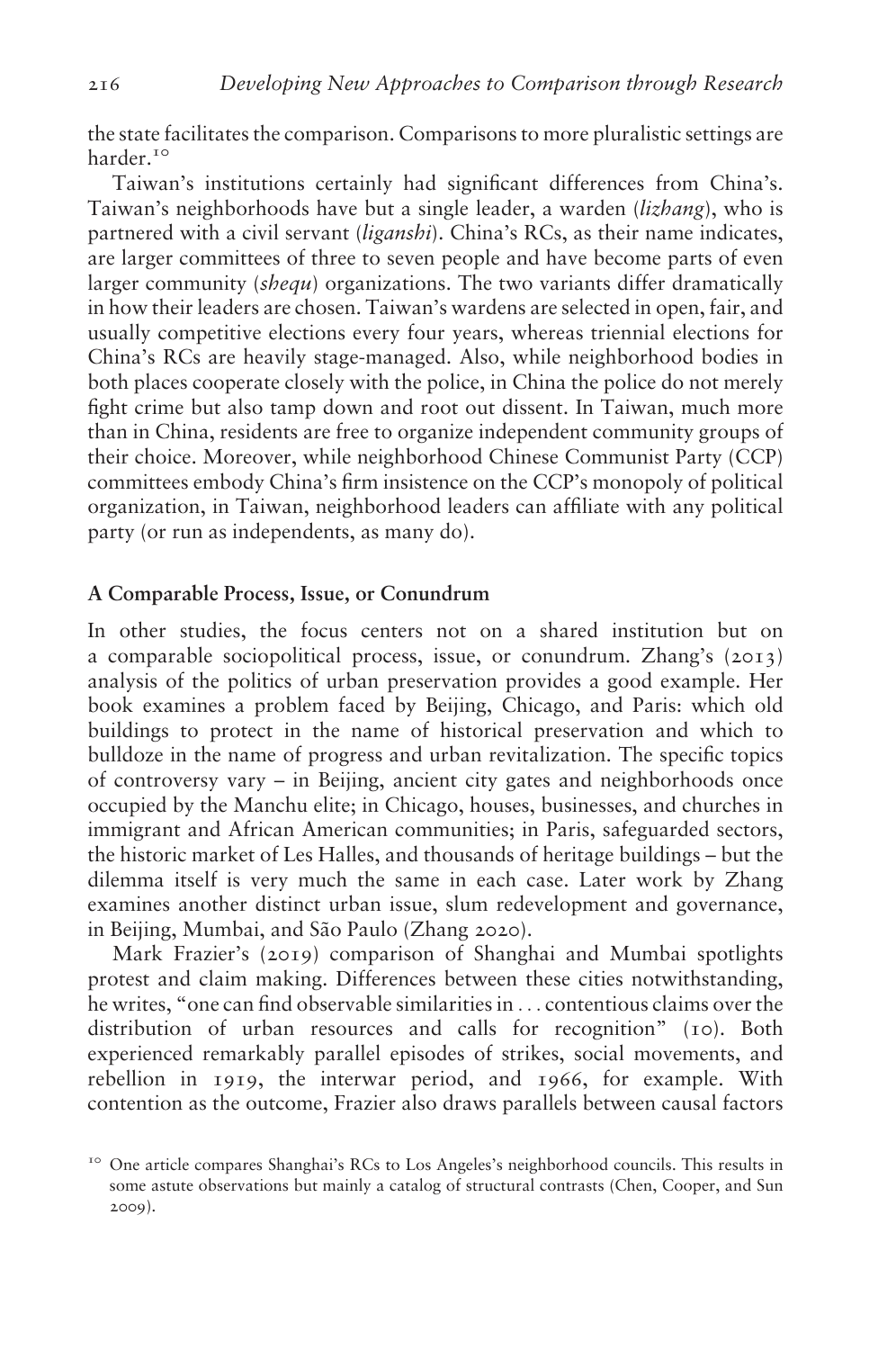that span these two coastal centers of textile manufacturing: specifically, "the civic spaces, commercial districts, courtrooms, factories, roads, and even housing types that are the settings in which urban residents experience abstractions such as imperialism, capitalism, gentrification, or neoliberalism" (6). Kevin O'Brien and Lianjiang Li's (1996, 2006) influential work on "rightful resistance," a concept derived from rural China, also looks outside of China for comparative examples, including democratic Norway and the United States as well as apartheid-era South Africa. Manjusha Nair (2018), in turn, finds the concept of "rightful resistance" useful in explaining protest in rural India as well as rural China. In both contexts, whether or not the overall political regime is democratic, members of the village population, despite deep subordination, engage in contention and make claims based on a sense of what the state justly owes them.

In the subfield of international relations, some scholars, such as structural realists, entirely discount regime types and all other features of domestic politics. Others take domestic politics more seriously and identify parallel political processes or dynamics that span different political systems and affect states' behavior in the international realm. An example is Thomas J. Christensen's Useful Adversaries (1996), which remarkably compares the United States and China from 1947 to 1958. He argues that in both countries, leaders stoked low-level conflicts to rally the public for long-term security strategies, and that such frictions can spiral into unwanted wars, such as the Korean War.

Another study concerning the domestic politics of foreign policy is Dorothy Solinger's States' Gains, Labor's Losses (2009). This book examines France, Mexico, and China, three countries that "would normally not be analyzed together," as she writes, given that they were "a democracy with its multiparty system; a regime that was authoritarian with an overarching, dominant party during the time when the pivotal events unfolded, a regime that later became 'semi-authoritarian' and finally democratizing; and a posttotalitarian government yet ruled by a communist party" (9). What brings them under a common tent in her study, first, is the choice that each made to engage with international trade agreements, triggering job losses, despite long-standing pro-labor commitments. A second focus is the extent to which labor subsequently won compensation in each.

### Selecting and Defending Focal Points for Comparison

Do these studies commit taxonomical errors, in Sartori's terms? While I do not claim that any of them is beyond reproach, least of all my own, I argue that the general answer is no. Whether the focus of comparison is labor unions, or urban preservation, or protest, the objects of these studies hold up as having a meaningful coherence even across very different political contexts. To be worthy of comparison, the institutions or processes in question need not be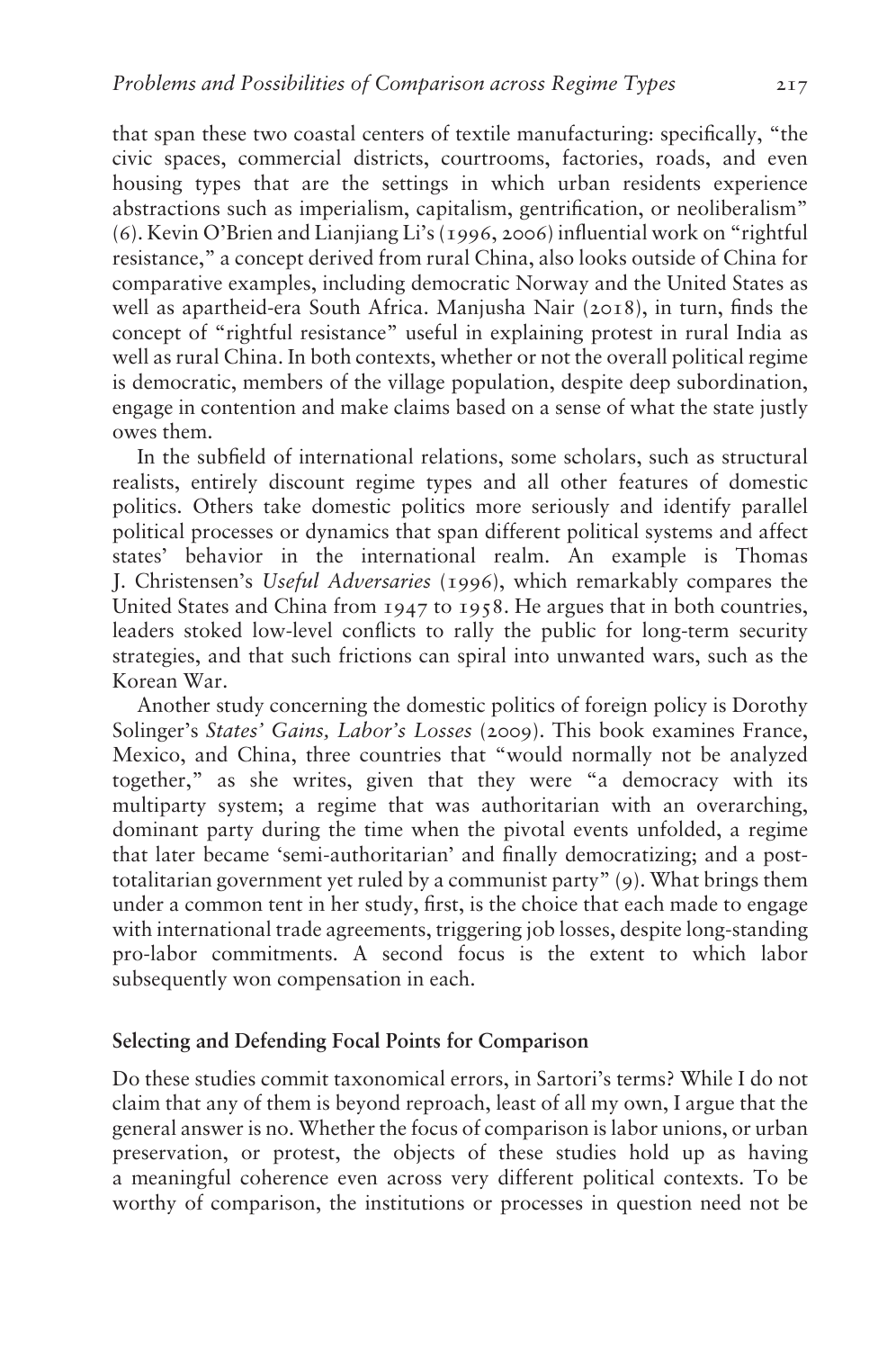exactly alike but must support conversation across the cases from which defensible new insights and perspectives can be gleaned. This is not happenstance or automatically true of any comparison. Rather, in making decisions about how to approach the points of focus that connect the cases, authors must avoid conceptual incompatibility as well as stating the trivially obvious. To blithely take Beijing's neighborhood elections at face value, for example, would indeed conflate categories and risk stretching concepts beyond meaning. Or, to give another example, comparing China's and Taiwan's community institutions in terms of their relationship with political parties might well produce little or no new insight; they differ just as we would expect of organizations in a single-party authoritarian regime and a pluralized democracy. It is when we think of them in terms of the role that they play in ordinary people's lives as intermediaries between state and society that a more productive comparison emerges.

As we have seen, in cross-regime-type studies, the focus of comparison may be somewhat isolated from other aspects of the political system, or at least not wholly reducible to it. It is likely to stand at some remove from the very things that define regime-level variation, such as elections or other processes through which key state officials obtain their positions. While not impossible, comparisons along such lines would run higher risks of simply describing obvious contrasts or violating Sartori's prohibition against assimilating fundamentally unlike things. Happily, many aspects of politics remain available for viable comparison. As this brief review has suggested, at minimum these can include a broad spectrum of public policy issues, statesociety relationships, political processes within and around particular institutions (such as judiciaries), and outside institutional channels (such as protests). The workings of both national-level states and perhaps particularly subnational states and local governments hold comparative potential.

#### purposes and benefits of comparison

#### Explaining Substantive Phenomena and Their Implications

The most obvious purpose of comparison across regime type is to learn new things about the substantive phenomenon at hand. The key questions from this perspective are whether, how, and why it varies in considerably different contexts. Outcomes can be of interest if they turn out not to differ across the cases or if they do, especially for unexpected reasons. The research explains the patterns observed, which may take the form of a puzzle to be solved. The outcome or dependent variable may be important for its intrinsic significance or for implications that follow from it, things on which it sheds light.

Zhang's (2013) book is a good example of a study that places most emphasis on the substantive outcome that it explains – patterns of urban preservation and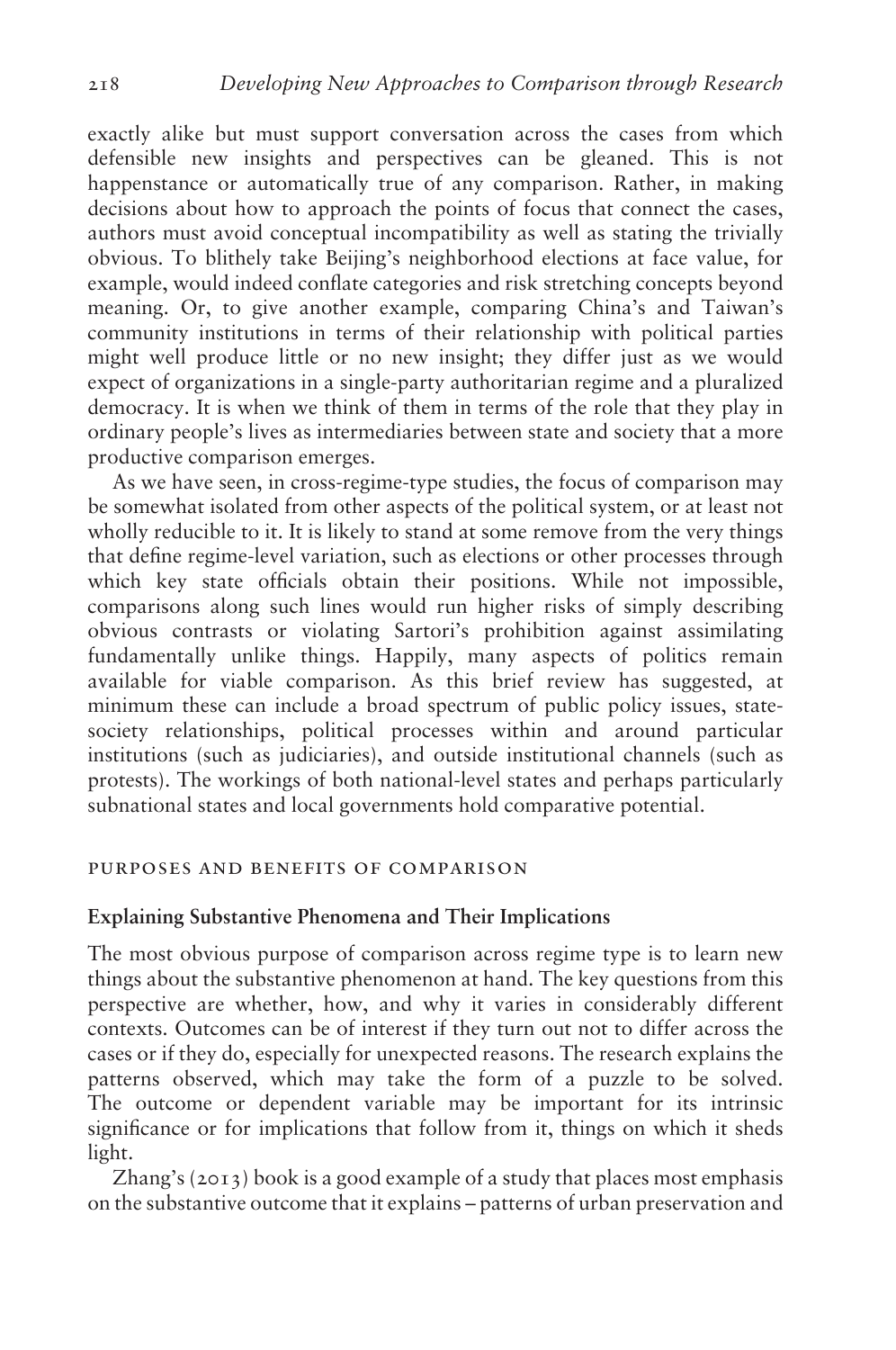obstacles to preservation in three large cities located in three very different countries. Her comparative study yields the principal findings that "fragmentation" characterizes the politics of urban preservation in each city, and that this fragmentation takes different forms in Beijing, Chicago, and Paris. In Beijing, it is "the functional segmentation among various municipal agencies"; in Chicago, "landmark designation and zoning [are] controlled by aldermen and [are] territorially fragmented along ward boundaries"; and in Paris, "urban preservation is increasingly subject to the intergovernmental fragmentation between the national government and the Paris municipality" (148). The fact that two of the cities fall under democratic regimes, seemingly in stark contrast to Beijing, turns out to matter relatively little in Zhang's account. Preservation has its own particular dynamics, forces, and trade-offs, and the point of the comparison is to explicate these. The book reaches findings of practical importance; for instance, preservation is "more likely to be implemented if it is within the boundaries of single jurisdictions and less likely so if it crosses multiple jurisdictions" (148). Zhang also finds that intergovernmental fragmentation, the pattern seen in Paris where the national government and municipal government jostle over jurisdiction, hampers preservation less than the other forms of fragmentation (149).

In Solinger's (2008) comparative study of China, France, and Mexico, the intrinsic importance of workers' fate under globalization – the question of whether labor retains any power in its relationships with states and international economic forces – motivates the project. Her two-stage study first explains the three states' decisions to join the World Trade Organization, the European Union, and the North American Free Trade Agreement, respectively. It then looks at the extent to which workers won state compensation for the disruptions of employment relations that ensued. Paradoxically, Mexico and France had stronger labor unions, yet this strength ended up merely leading to deeper labor repression in the former and disillusionment and passivity in the face of fragmentation and competitive squabbling in the latter. By contrast, the very weakness of the CCP-controlled official union left workers free to engage in widespread protests, which ultimately wrung new forms of welfare programs from the state. As Solinger notes, this provides perspective on the nature of unions' connections – their "terms of attachment" – to states and to their members.

In my research on state-backed neighborhood organizations in China and Taiwan, I might have expected that their facilitation of administrative and policing work would be strongly and universally disliked in China, in particular, given the repressive nature of that state. This was not the case, providing one aspect of a puzzle. Thus, I undertook the task of explaining variation in residents' opinions of and interactions with these organizations in both Beijing and Taipei. Surprisingly, residents of Beijing and Taipei had many similar patterns of opinions and perceptions of their neighborhood leaders. Those who did not like them or found them unimportant or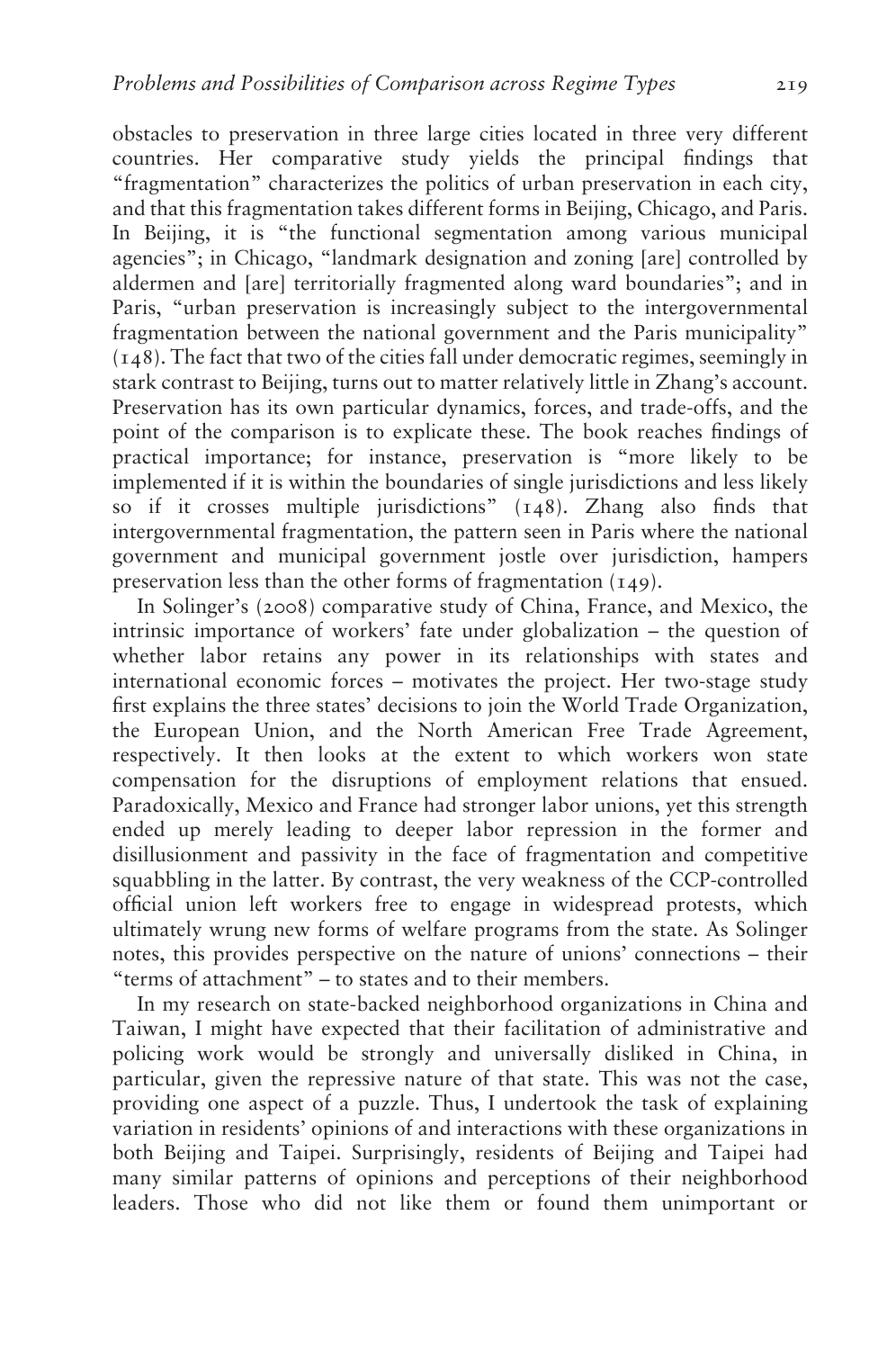irrelevant did so for the same types of reasons. For instance, young, childless professionals whose lives had little connection with the neighborhood often felt this way. On the other hand, those with more favorable views (often, for instance, elderly residents or those with businesses in the community) looked to neighborhood leaders for help with similar kinds of problems and often appreciated their keeping an eye on the locality. I traced this to, first, the similar webs of interpersonal networks that linked people with their community chiefs through various kinds of social structures, activities, and services and, second, to a shared and widely prevalent vision of the state's appropriate role as being closely and intimately cooperative. People's perceptions of these liaisons to the government serve as a window on patterns of state-society relationships.

Up to a point, these comparisons could be thought of as applying a logic of control, partialing out regime-level differences. But to say that these studies control for regime type would oversimplify and miss much about how they work. The significance of the overall political system is more complex than a democracy/autocracy binary – as seen, for instance, in the complicated stateunion relationships Solinger (2009) examines, or the nested municipal-national relationships seen in Zhang's accounts of Beijing and Paris. As well, the overall political system is not neatly accounted for and removed from the analysis. The broader environment conditions every aspect of the research. And sometimes it does so in ways that are surprising with respect to general expectations for regime types, as in Solinger's study, where it is in the most authoritarian case, China, that workers end up having not the least but the most latitude for protest and thus win the greatest concessions. This brings us to the next point.

# Insights on Political Regimes

Even if the primary purpose of a given cross-regime-type comparison is to study some quite specific substantive phenomenon, rather than the broader political system in which this phenomenon is embedded, such comparisons typically provide insights into the overall regimes in question. We learn about democracy through studying authoritarian regimes, and vice versa. Often what stands out are counterintuitive findings that depart from what is expected for a given regime type.

In Duara and Perry (2018b), the themes of India manifesting tendencies other than what might be associated with democracy and China not acting like a stereotypical autocracy come through loud and clear. Indeed, the book's title, Beyond Regimes, signals the central point that "distinctions in regime type ('democracy' versus 'dictatorship') alone offer little insight into critical differences and similarities between the Asian giants in terms of either policies or performance" (ix). Thus, a chapter on education finds that China's university system boasts substantial autonomy, innovation, and openness to international partnerships (among other features), while India's fares poorly on these scores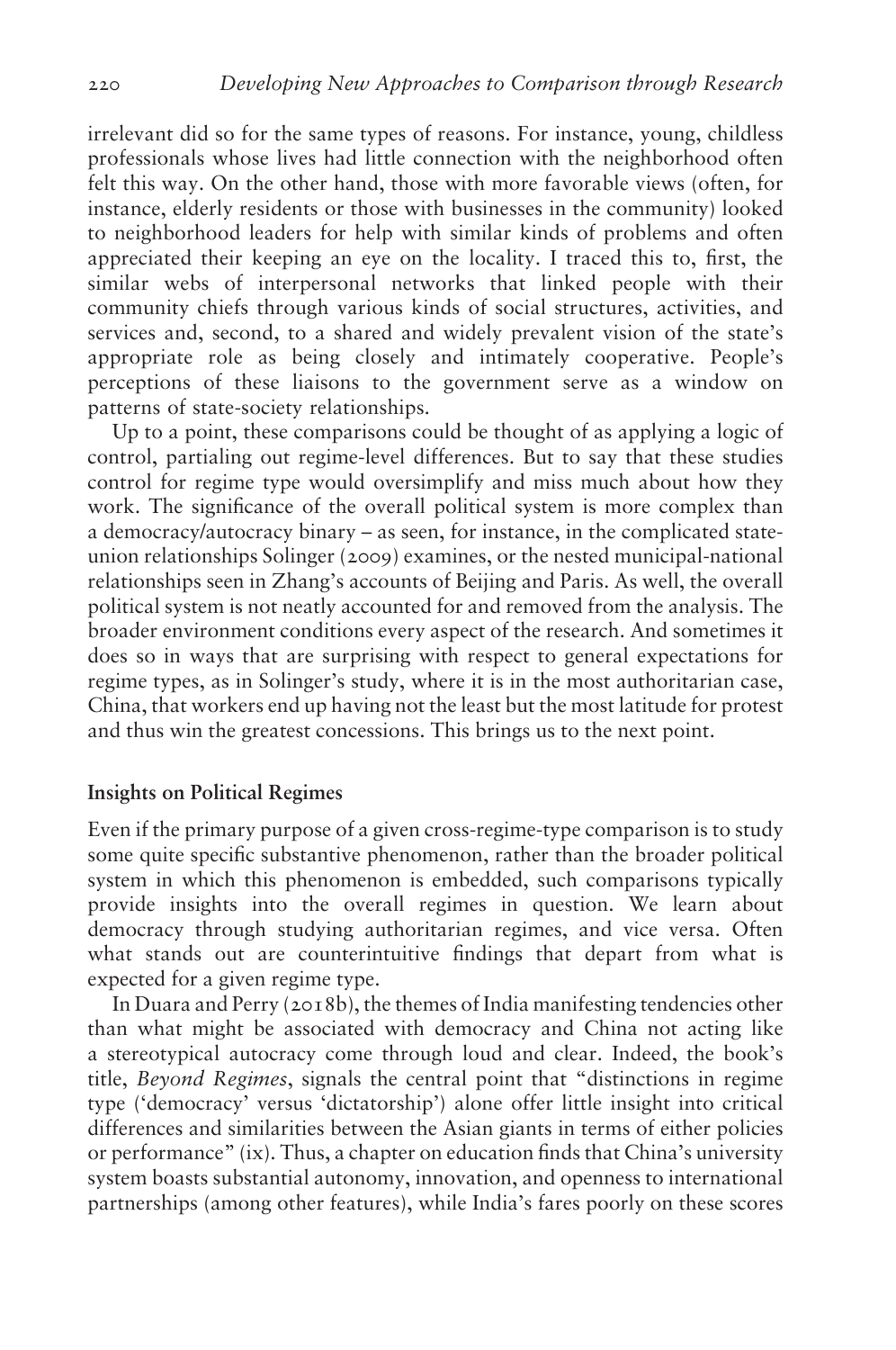and others (Kapur and Perry 2018). In terms of their educational systems in general, the countries confound any expectation that a universal franchise ought to lead to universal education, or that autocracies cater to a narrow elite (Kapur and Perry 2018, 213).<sup>11</sup> Selina Ho's comparison of public goods provision in China and India similarly takes China's superior performance in delivering drinking water to urban residents as grounds for reflection on their respective political regimes and the social contracts on which, in her telling, they rest (Ho 2019). Investigating the state's dispossession of rural land, Lynette Ong (2020) is struck as much by similarities as by differences between India and China; though poor farmers are better able to mobilize in the former, they do not necessarily prevail against dominant social groups that support land acquisition policies. In short, contrasting outcomes are not necessarily the result of regime differences and do not necessarily follow patterns predicted by common theories. As well, many similarities crosscut the seeming opposites, a result of responses to similar pressures, imperatives, and forces.

Weller et al. (2017) also point out instances where the countries in their study play contrary to type. They note that despite the CCP's atheism, the Taiwanbased Buddhist charity Tzu Chi was able to build a large headquarters, including a medical building, on the Chinese city of Suzhou's "most expensive piece of land, a generous gift from the municipal government"  $(55)$  and received other forms of welcome as well. This parallels the way in which Tzu Chi received state assistance in Taiwan, most notably when, during the island's authoritarian period, President Chiang Ching-kuo helped the group acquire land for its first hospital (54). While observing that China imposes political constraints on the group's work, Weller et al. (2017) conclude, "democracies do not necessarily provide more support for NGOs than authoritarian regimes"  $(57)$ .

As pointed out earlier, comparisons of the kind discussed here do not focus on the very things that define regime-level differences. It is by investigating other phenomena that they provide valuable comparative perspectives on the regimes themselves. There is, perhaps, some danger in such work of overemphasizing the counterintuitive, spotlighting the "man bites dog" story and not the stories of all the dogs that unremarkably sink teeth into people. Still, it provides a useful corrective: it complicates our understanding of the world. It ensures that we do not become overly fixated on the idea that everything that we study follows patterns defined by regime categories.

 $11$  In fairness, the authors also acknowledge facts that are more in keeping with prevalent ideas about regime categories, such as the CCP's close control over appointments to university leadership and the tightening of political strictures under President Xi Jinping (Kapur and Perry 2018, 232-33).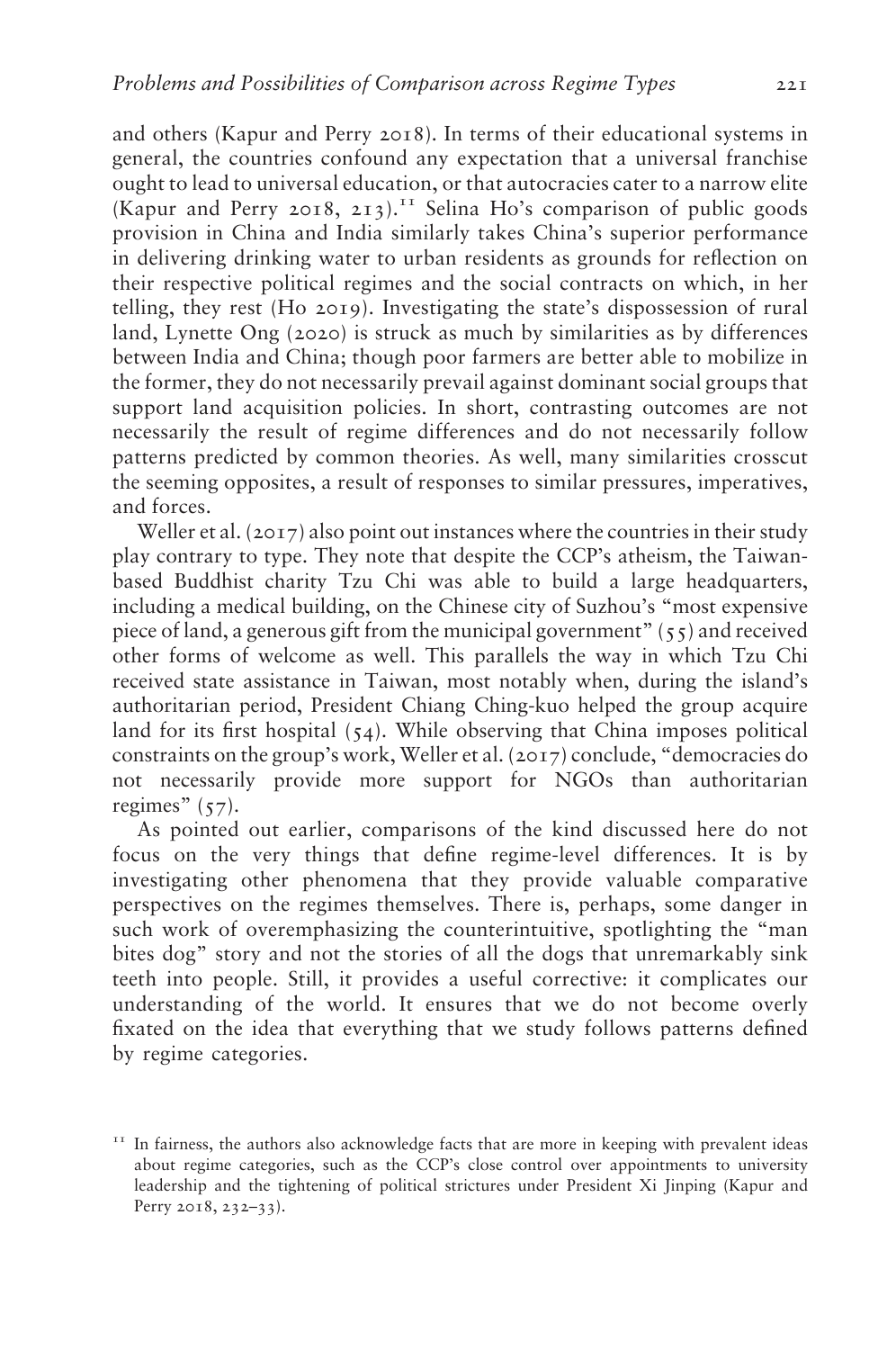# Concept Development

By their nature, comparisons among highly dissimilar political systems practically require the researcher to confront deep conceptual issues – and qualitative research has an important role to play in so doing. If, as Gary Goertz (2006) writes, "a concept involves a theoretical and empirical analysis of the object or phenomenon referred to by the word" (4), it is natural that those working at and around conceptual boundaries will carry out much analytical work. As Schaffer  $(2015)$  illustrates, to fix the meaning of a given concept within even one society, let alone multiple contexts, can be fraught with problems of one-sidedness and universalism and implicated in power relationships. Whether one adopts the former's necessary and sufficient condition approach, or the latter's bottom-up elucidation, or some other method, the need for careful attention to concepts in such research is clear.

Comparison across dissimilar systems often provides opportunities for conceptual innovation and development even as it poses risks of "stretching." Far-reaching comparisons can, of course, draw on existing conceptual definitions, but I argue that they are relatively more likely to create opportunities for new departures. This need not, and should not, take the form of haphazardly extending concepts to places where they do not fit. Rather, it can mean defining or discovering categories of empirical phenomena that differ from what is already known and accepted – whether or not they are so novel as to constitute "unidentified political objects" (Jourde 2009, 201). These might be tangible, such as a particular type of organizational structure, or intangible, such as a kind of dynamic within a social movement.

Kellee Tsai (2016) gives special emphasis to the conceptual fruits of her research, spanning China and India, on the developmental role of local states and entrepreneurial diasporas. She extends the usually domestic-centered concept of "state-society relations" to encompass transnational migrants and diasporic communities, the actors who drive cross-border informal finance in Wenzhou and Surat and tech-sector start-ups in Zhongguancun and Bangalore. She also enriches Albert Hirschman's (1970) "exit, voice, and loyalty" typology, noting: "Migration (exit) may not be permanent, but even when it is, remaining abroad does not preclude deep-rooted identity (local and/or national loyalty), or meaningful impact on homeland affairs (voice)" (Tsai  $2016$ ,  $336$ ).<sup>12</sup> The result of her study is a conception of "cosmopolitan" capitalism," in which local rather than national developmental states join with globally mobile populations to pursue distinctive and dynamic patterns of growth.

Weller et al.'s (2017) comparison of the charitable role of religious organizations across three political settings and regimes generates numerous

 $12$  Jonathan Fox (2007, chap. 10) separately makes related points in research involving comparison across the United States-Mexico border.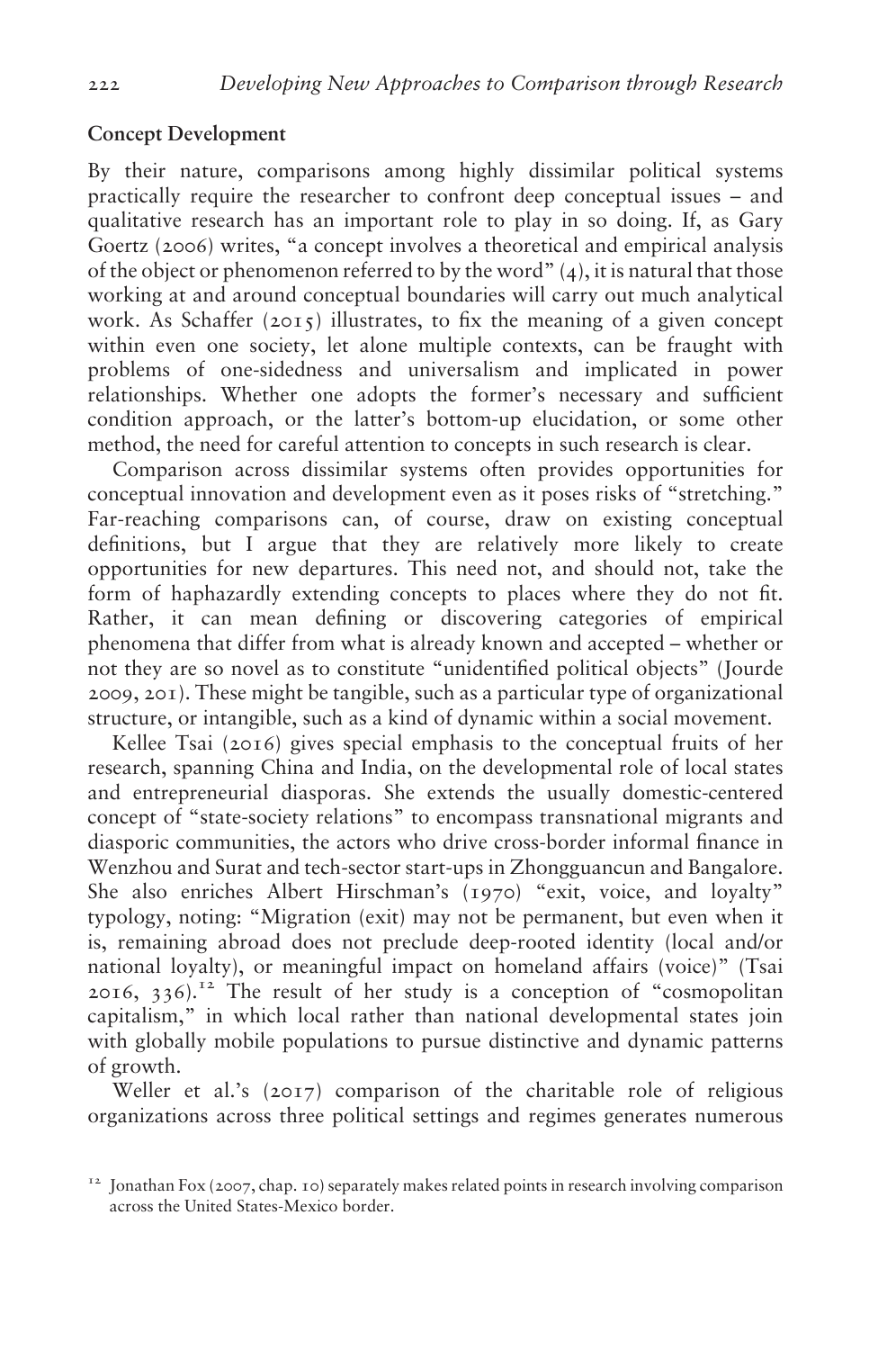memorable concepts. Rather than employing the established but Westerncentric term "faith-based organizations," they find that "engaged religion" better suits specifically Chinese groups, which do not necessarily take NGOlike forms and for whom faith per se is not central  $(17)$ . In their relationships with host governments of various persuasions, these groups take part in a process of "political merit-making," from which they obtain space to operate and perhaps influence, while the state receives legitimation (59). The lay volunteers who participate in their projects do so in a process of "civic selving," constituting themselves as "a generous and loving self, resonating with cosmopolitan ideas about a universal and unbounded good" (14). The enterprise as a whole, pioneered by Tzu Chi and emulated by other Buddhist groups, constitutes "industrialized philanthropy," a term that captures its massive scale and systematized processes of accounting and media publicity, among other dimensions (2).

In my China-Taiwan study, the very process of working across systemic differences rooted in parallel but divergent histories forced me to re-confront the conceptual question, "What is this a case of?" Originally, I thought of the RCs as mass organizations, common in all communist systems. What became clear through the process of reframing, however, was that, in fact, this topic was one of broader relevance found not merely in the cases of China and Taiwan but also in a diverse set of political systems. I conceptualized the state-backed neighborhood organizations that I studied as instances of a phenomenon I called "administrative grassroots engagement," institutions "in which states create, sponsor, and manage networks of organizations at the most local of levels that facilitate governance and policing by building personal relationships with members of society" (Read 2012, 3–4). This category emerged from an extended process of research: conducting more than twenty months of immersive fieldwork in China and Taiwan, reading widely, working with other scholars, making a field research trip to a third country, and ultimately coediting a book on related cases (Read and Pekkanen 2009).

Such possibilities for innovation should be recognized as an important part of what cross-system comparison accomplishes. (The reader will note a kinship with the casing process discussed by Soss, Chapter 5, this volume, and with the points on conceptual development in Htun and Jensenius, Chapter 10, this volume.)

## Scoping and Framing the Comparison

Particularly when considering widely varying political systems, decisions about the scope and framing of the comparison can require substantial research and be consequential contributions in themselves. In the course of designing a crossnational comparative project (not necessarily at the beginning), the researcher establishes a universe of relevant cases – which may constitute a novel and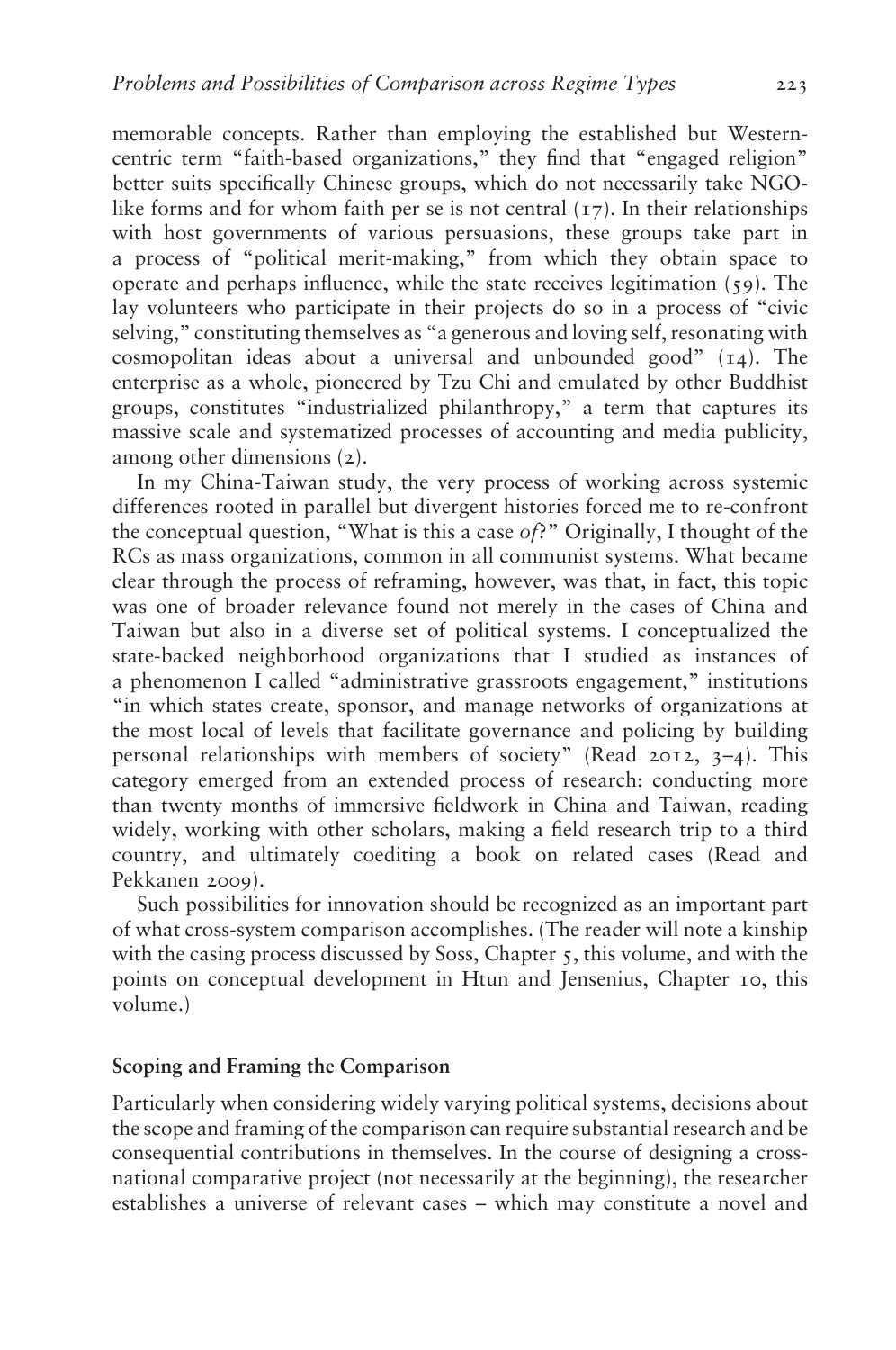unfamiliar set. Much methodological advice (e.g., Seawright and Gerring 2008) addresses the question of how to select cases once that universe has been defined, but the prior step may be more a matter of creative perceptiveness than of following rules and prescriptions. In Zhang's book, for example, the mere juxtaposition of Beijing with, say, Chicago is itself a startling and intellectually disruptive act for readers accustomed to thinking of these places in completely different theoretical contexts. As with framing processes more generally, these decisions create an "interpretive schemata that simplifies and condenses the 'world out there' by selectively punctuating and encoding objects, situations, events, experiences, and sequences of actions" (Snow and Benford 1992, 135). Having done this, the researcher scrutinizes the crucial attributes that include certain cases in a common set and exclude others. These characteristics, on which so much hinges, require ongoing evaluation in relation to the purpose and justification for the comparison.

As discussed earlier, Duara and Perry (2018b) began their edited volume on China and India with a coauthored chapter that drew out common themes in the two countries' development over the past century and a half. Looked at one way, this provided justification for the comparisons laid out in the respective chapters that followed. But the end result is more than this. One could easily see China and India as simply belonging to incommensurate categories, the gulf between them too wide to provide for much dialogue beyond tale-of-the-tape measures like annual growth in population or GDP. But their volume, including the introduction as well as the framing mechanisms in each of the eight substantive chapters, stands to change the way we look upon these two ancient states. Whether at the level of city pairs such as Shanghai and Bombay, or developments in social policy, or social movements, the book makes a strong and novel argument that each deserves to be looked at in light of the other. Though these chapters' individual findings might of course be rebutted or contradicted, the broader act of putting the two countries within a common spotlight seems likely to have lasting consequences for future research agendas. Something similar could be said about Hurst's (2018) comparison of China and Indonesia, two countries that generally figure in different kinds of scholarly conversations, divergent as they are not just in current regime type but in colonial history, demographics, religion, and other respects. Indeed, Hurst writes that his is "the first side-by-side comparison" of the two (249). The book's act of reframing truly encourages us to think about these countries in novel ways.

In the course of studying the form of state-society engagement that I found in the neighborhoods of China and Taiwan, I became aware that what I was studying could be found in other countries as well, including Japan, South Korea, Vietnam, Singapore, and Indonesia. These contexts span a range from autocracies to democracies: regime type seems less important than having a certain kind of statist and corporatist orientation in which the state proactively structures and draws upon grassroots institutions. Exploring the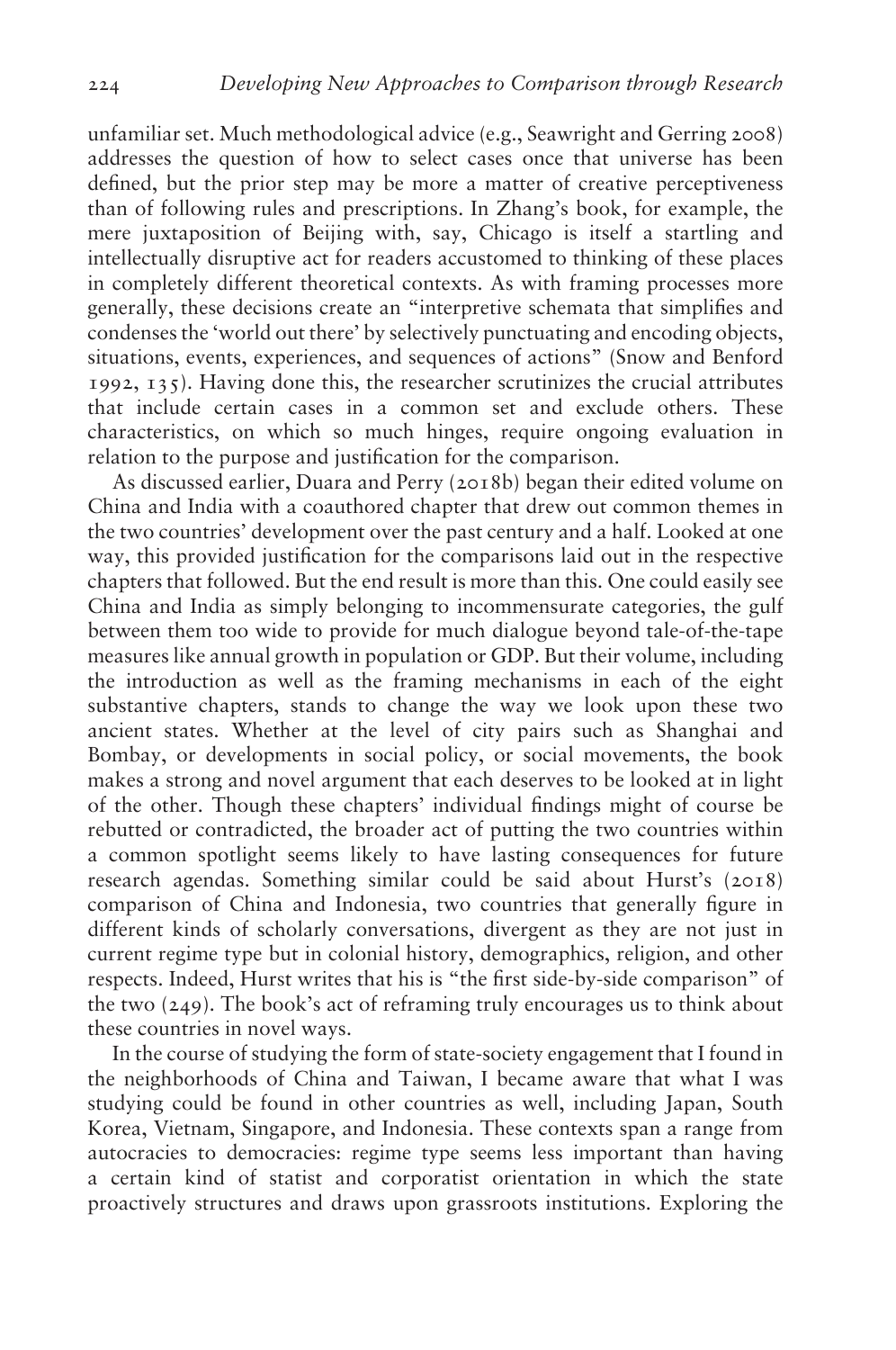boundaries and background of this conceptual category brought into focus the historical connections that link certain key cases. Some are fairly well known among specialists, such as imperial China's bao-jia, an institution that organized households into clusters and large groups, each with a designated leader, mainly for purposes of security. At the same time, not all variants can be traced to direct historical predecessors, nor is the phenomenon entirely confined to East and Southeast Asia. Framing the comparison in a new way enabled different and deeper forms of conceptual work than would have been possible in a single-country study. For example, while administrative grassroots institutions are always distinct from autonomous civil society groups, they pursue related activities and, in some ways, mimic the functions, activities, and rewards of voluntary groups. So, too, while the organizations in question overlap and have some commonalities with Gregory Kasza's (1995) administered mass organizations, they also buck this categorization in various ways, from the voluntary nature of citizens' participation to their persistence in political systems that have transitioned from authoritarian to democratic regimes. They thus hold a number of conceptual surprises.

The point here is to emphasize the important aspects of comparison that involve framing the cases and defining the subject under study. Bringing together a set of units across unfamiliar lines, the researcher makes a contribution by encouraging readers to look at the political universe in new ways, very much as in the perspectival comparisons that Schaffer (Chapter 3, this volume) eloquently discusses. This cuts across boundaries that Sartori sought to harden rather than relax.

Innovations through framing and concept development are separate things and need not co-occur in the same project, yet the two are related. As we shift focus away from the familiar and toward less-similar cases, our attention is drawn to conceptual aspects of the cases that went unnoticed or seemed unimportant in other perspectives. ("Unlike the other cases, Indonesia never had A and instead had B, yet it is similar to the others in terms of C, and I wonder if that operates through the same mechanism.") At the same time, spotlighting different features of the concepts may catalyze efforts to find related, heretofore unexamined, cases that share those features. ("I wonder if Malaysia has something like that.")

#### conclusion

It is no accident that a new wave of cross-regime-type research involving China is emerging; the reasons for it are many. China's political system, whatever its future fate, has diverged enough from its state-socialist brethren to demand study from new perspectives, not merely as a variety of communism. It has shown enough staying power and dynamism to be considered as a fairly stable comparative referent in itself, not merely as an ephemeral case of transition. And its very distinctiveness provides important opportunities to observe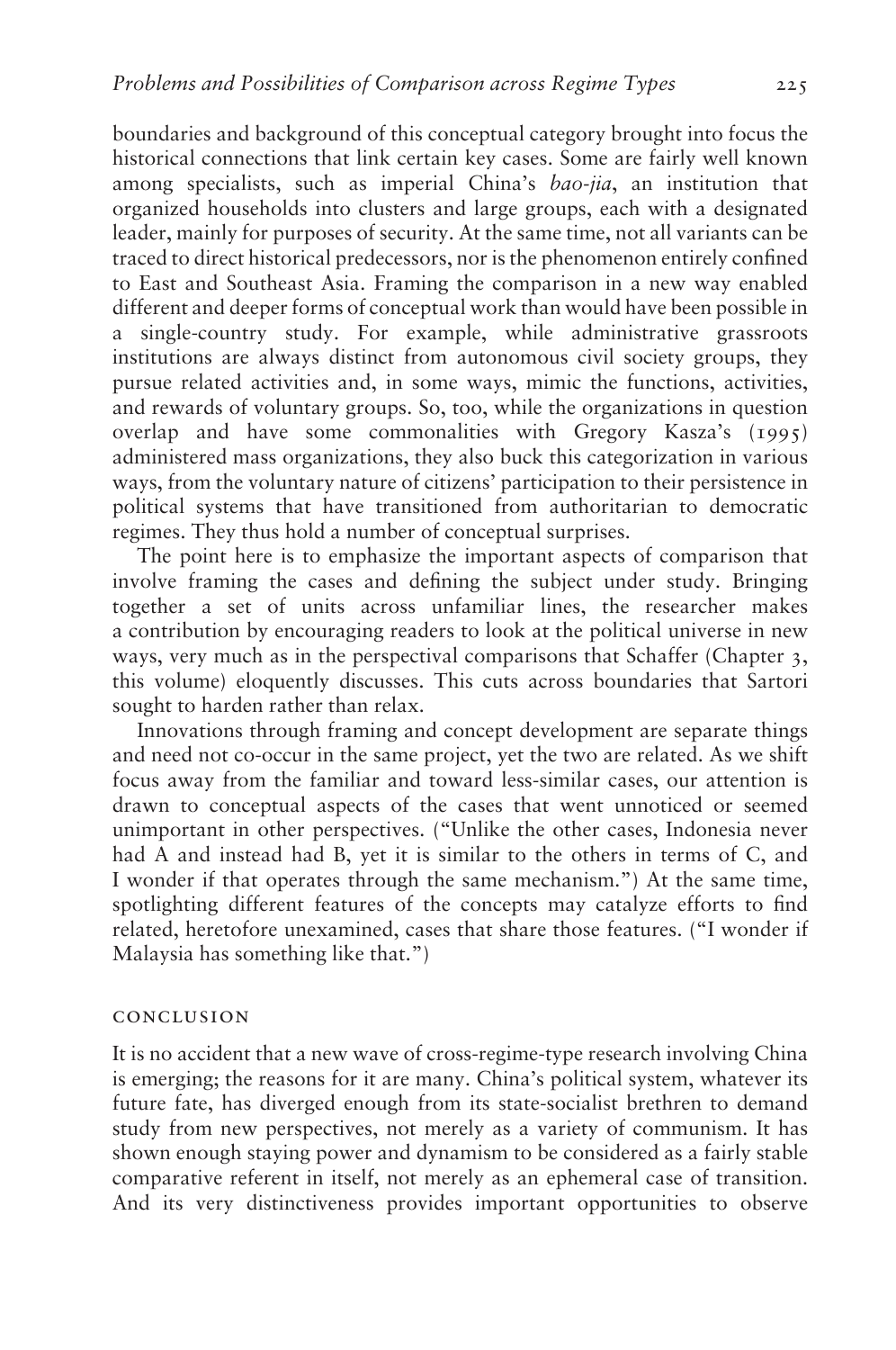political phenomena in a different context from what is found elsewhere. As seen by the various case pairings and comparative foci in the works reviewed here, many different aspects of Chinese politics shed light on counterparts elsewhere (and vice versa), from protests to urban preservation, from statesociety relations to legal regimes. With China not merely embracing but also pioneering new technologies from social media to digital surveillance and globalizing rapidly through flows of people, goods, capital, and knowledge, such opportunities will no doubt continue to increase. $13$ 

The methodological lessons here are not, I am sure, confined to research involving China but have more general applicability. Comparing things that are embedded within fundamentally different political systems is hard. In addition to the ordinary challenges of cross-national comparison – possible language differences, spreading one's time and effort across different locales, asymmetries in the researcher's degree of expertise and extent of local contacts, and so on – such studies confront special issues that are very much related to the pitfalls Sartori identified. The point is not that all comparisons are equally valid or illuminating. There is indeed such a thing as conceptual stretching.

Still, comparison across regime types presents far more constructive possibilities than Sartori acknowledged. His critique should not deter us from considering ambitious and creative juxtapositions. Comparison across dissimilar systems does not necessarily mean committing errors of conceptual incompatibility or blurring categories to the point of meaninglessness. The key to avoiding trouble is not to confine oneself only to comparing political systems of the same species. Rather, it lies in remaining aware of the full meanings and contextual dependencies of concepts one is working with, staying alive to the danger that the comparison is putting square pegs in round holes. It requires a combination of thoughtful caution and initiative.<sup>14</sup>

Though it is of course not possible to spell out all the things that one might learn through comparative projects of the sort considered here, I have tried to categorize some major kinds of contributions that they can make. While comparing across systems that are quite unlike each other in many respects, such studies only sometimes and partially take the form of classical Millian most-different-systems analyses, which isolate common causal factors that explain a shared outcome.<sup>15</sup> My China-Taiwan study could in part be read this way, as could Christensen's China-US comparison. In other cases like

<sup>&</sup>lt;sup>13</sup> I thank Elizabeth Perry for suggesting this point.<br><sup>14</sup> Boswell, Corbett, and Rhodes's (2019) stimulating book also makes an argument for unorthodox comparisons, including those across "species," though along somewhat different lines from those of this chapter. For example, by privileging "decentered explanations" based on "the contingent beliefs and actions of individuals" in varied social settings, it downplays the importance of context a priori in ways I would not  $(x, 4)$ .<br><sup>15</sup> Among a sample of journal articles examined by Koivu and Hinze (2017), about 10 percent

invoked a "least similar systems" logic (1025).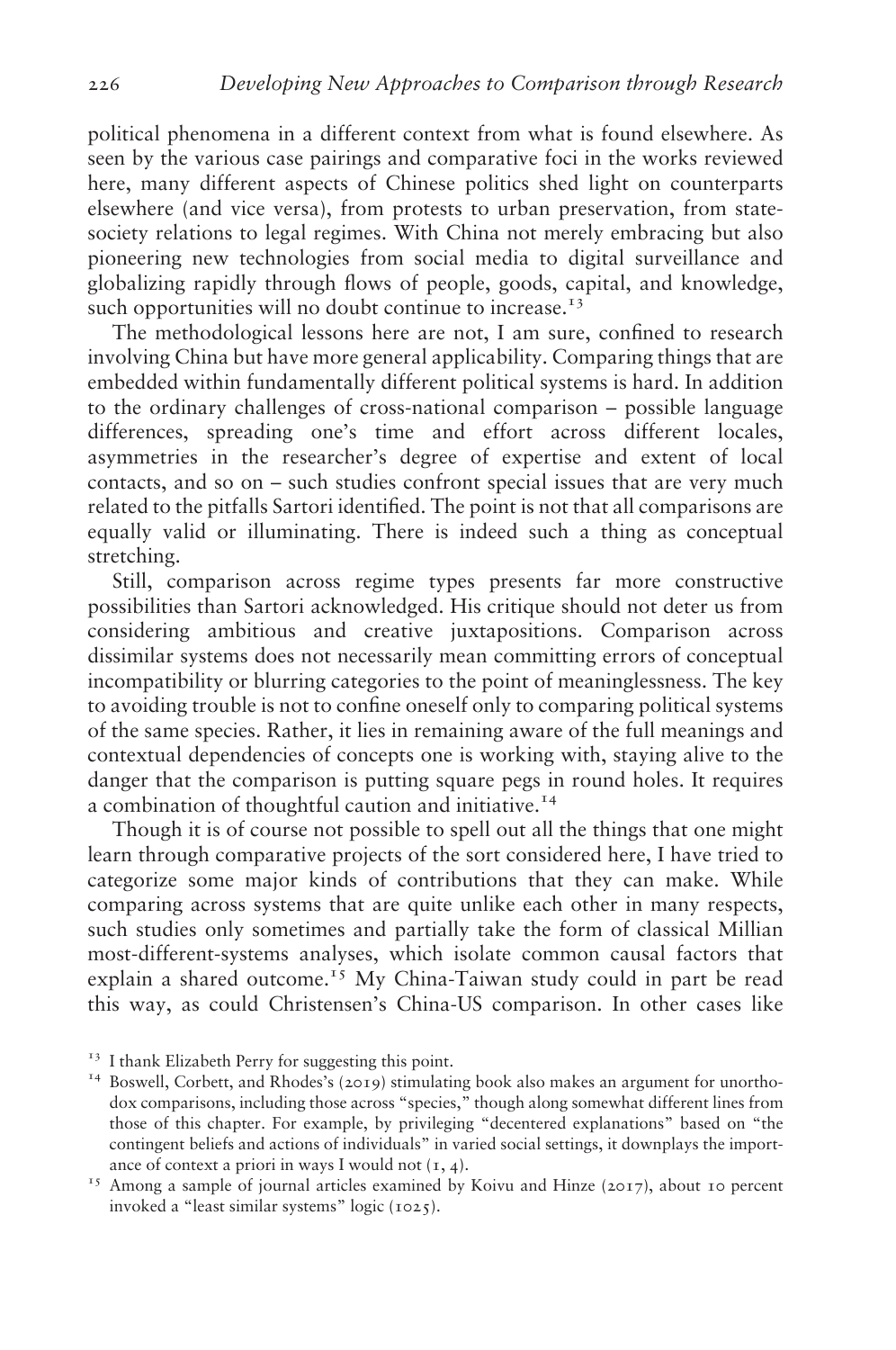Zhang's or Kapur and Perry's, however, difference is what is explained. And often the value comes from things other than explaining convergence or divergence. More commonly, comparison between unlike political contexts generates new conceptual departures and striking reflections about the very regime types that we commonly take as defining features. And often, a large part of the payoff comes from creating new juxtapositions, from capturing aspects of politics within a novel kind of framework.

Finding novelty while avoiding stretching is facilitated by up-close, in-thefield analysis. It is no accident that almost all of the examples discussed earlier involved substantial field research by the authors.<sup>16</sup> Immersion, whether in textual evidence or in field sites, gives researchers continual opportunities to sharpen their sense of how best to conceptualize the political world (Kapiszewski, MacLean, and Read 2015, 20–26). Without it, identifying the common basis for comparison might be far from obvious, much less justifying it. A comparison framed around widely differing places could ring hollow unless supported by deep understanding of the respective locales. The sparks of insight upon which novel concepts are built or the reflections on how comparison sheds light on a country's overall political regime are likely to draw upon the kind of nuanced understanding that more or less requires experience on the ground. One needs this kind of understanding to navigate between the errors of a taxonomical stay-in-yourlane rigidity on the one hand and pell-mell conceptual conflation on the other.

#### **REFERENCES**

- Bernstein, Thomas P. 2013. "Resilience and Collapse in China and the Soviet Union." In Why Communism Did Not Collapse: Understanding Authoritarian Regime Resilience in Asia and Europe, edited by Martin K. Dimitrov, 40–63. Cambridge: Cambridge University Press.
- Boswell, John, Jack Corbett, and R. A. W. Rhodes. 2019. The Art and Craft of Comparison. Cambridge: Cambridge University Press.
- Chen, Bin, Terry L. Cooper, and Rong Sun. 2009. "Spontaneous or Constructed? Neighborhood Governance Reforms in Los Angeles and Shanghai." Public Administration Review 69: S108-15.
- Cheng, Tun-jen, and Gang Lin. 2008. "Competitive Elections: Experience in Taiwan and Recent Developments in China." In Political Change in China: Comparisons with Taiwan, edited by Bruce Gilley and Larry Diamond, 163-83. Boulder, CO: Lynn Rienner.
- Christensen, Thomas J. 1996. Useful Adversaries: Grand Strategy, Domestic Mobilization, and Sino-American Conflict, *1947*–*1958*. Princeton, NJ: Princeton University Press.

<sup>16</sup> The exception is Christensen's book, which is based on deep immersion in historical documents and archives.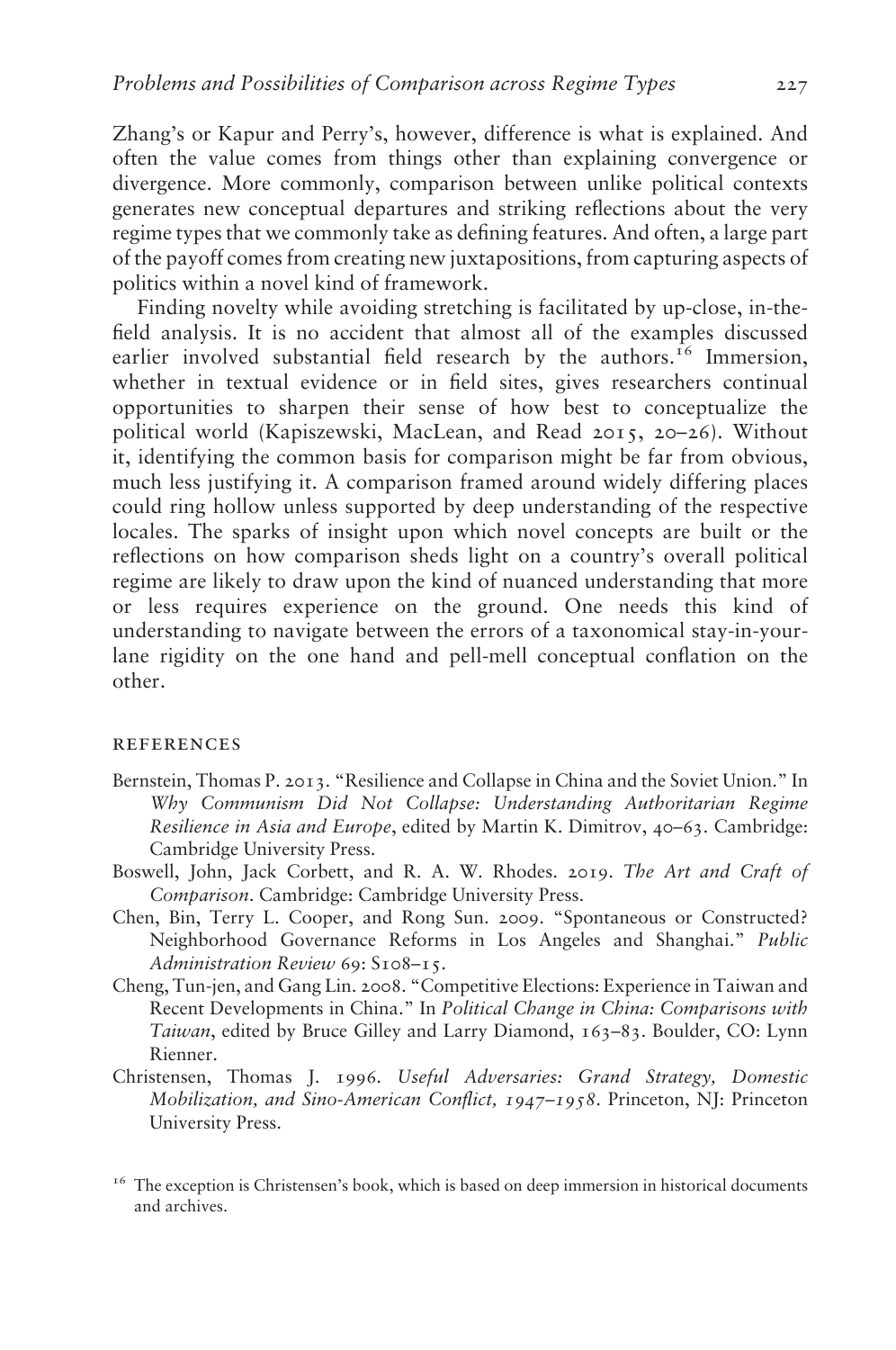- Dickson, Bruce J. 1997. Democratization in China and Taiwan: The Adaptability of Leninist Parties. New York: Oxford University Press.
- Dillon, Nara. 2018. "Parallel Trajectories: The Development of the Welfare State in China and India." In Beyond Regimes: China and India Compared, edited by Prasenjit Duara and Elizabeth J. Perry, 173-207. Cambridge, MA: Harvard University, Asia Center.
- Dimitrov, Martin K. 2013. "Understanding Communist Collapse and Resilience." In Why Communism Did Not Collapse: Understanding Authoritarian Regime Resilience in Asia and Europe, edited by Martin K. Dimitrov, 3-39. Cambridge: Cambridge University Press.
- Disch, Lisa. 2011. "Toward a Mobilization Conception of Democratic Representation." American Political Science Review 105 (1): 100–114.
- Duara, Prasenjit, and Elizabeth J. Perry. 2018a. "Beyond Regimes: An Introduction." In Beyond Regimes: China and India Compared, edited by Prasenjit Duara and Elizabeth J. Perry, 1–27. Cambridge, MA: Harvard University, Asia Center.
	- 2018b. Beyond Regimes: China and India Compared. Cambridge, MA: Harvard University, Asia Center.
- Frazier, Mark W. 2018. "China and the Challenges of Comparison." In The SAGE Handbook of Contemporary China, edited by Weiping Wu and Mark W. Frazier, 1227–44. Thousand Oaks, CA: SAGE.
	- 2019. The Power of Place: Contentious Politics in Twentieth-Century Shanghai and Bombay. New York: Cambridge University Press.
- Fox, Jonathan. 2007. Accountability Politics: Power and Voice in Rural Mexico. Oxford: Oxford University Press.
- Fu, Diana. 2018. Mobilizing without the Masses: Control and Contention in China. Cambridge: Cambridge University Press.
- García Bedolla, Lisa, and Melissa R. Michelson. 2012. Mobilizing Inclusion: Transforming the Electorate through Get-out-the-Vote Campaigns. New Haven, CT: Yale University Press.
- Gilley, Bruce. 2008. "Comparing and Rethinking Political Change in China and Taiwan." In Political Change in China: Comparisons with Taiwan, edited by Bruce Gilley and Larry Diamond, 1-23. Boulder, CO: Lynn Rienner.
- Goertz, Gary. 2006. Social Science Concepts: A User's Guide. Princeton, NJ: Princeton University Press.
- Han, Hahrie. 2014. How Organizations Develop Activists: Civic Associations and Leadership in the *21*st Century. Oxford: Oxford University Press.
- Hirschman, Albert O. 1970. Exit, Voice, and Loyalty: Responses to Decline in Firms, Organizations, and States. Cambridge, MA: Harvard University Press.
- Ho, Selina. 2019. Thirsty Cities: Social Contracts and Public Goods Provision in China and India. New York: Cambridge University Press.
- Hurst, William. 2017. "Treating What Ails the Study of Chinese Politics." Chinoiresie (blog), September 15, 2017. [www.chinoiresie.info/treating-what-ails-the-study-of](http://www.chinoiresie.info/treating-what-ails-the-study-of-chinese-politics/)[chinese-politics/](http://www.chinoiresie.info/treating-what-ails-the-study-of-chinese-politics/)
	- 2018. Ruling before the Law: The Politics of Legal Regimes in China and Indonesia. New York: Cambridge University Press.
- Jourde, Cédric. 2009. "The Ethnographic Sensibility: Overlooked Authoritarian Dynamics and Islamic Ambivalences in West Africa." In Political Ethnography: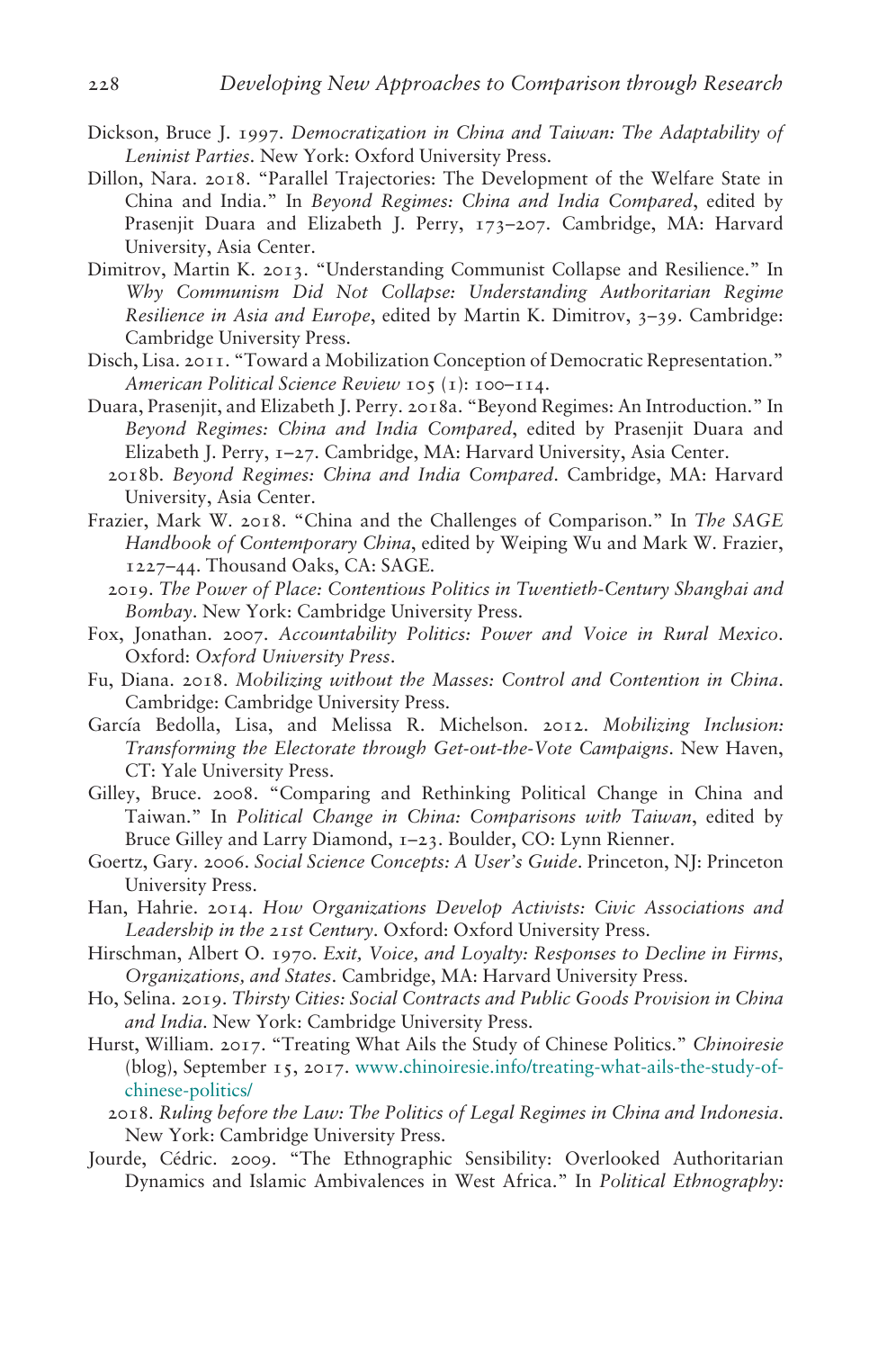What Immersion Contributes to the Study of Power, edited by Edward Schatz, 201– 16. Chicago: University of Chicago Press.

- Kapiszewski, Diana, Lauren M. MacLean, and Benjamin L. Read. 2015. Field Research in Political Science: Practices and Principles. Cambridge: Cambridge University Press.
- Kapur, Devesh, and Elizabeth J. Perry. 2018. "Higher Education Reform in China and India: The Role of the State." In Beyond Regimes: China and India Compared, edited by Prasenjit Duara and Elizabeth J. Perry, 208–53. Cambridge, MA: Harvard University, Asia Center.
- Kasza, Gregory J. 1995. The Conscription Society: Administered Mass Organizations. New Haven, CT: Yale University Press.
- Koivu, Kendra L., and Annika Marlen Hinze. 2017. "Cases of Convenience? The Divergence of Theory from Practice in Case Selection in Qualitative and Mixed-Methods Research." PS: Political Science & Politics 50 (4): 1023-27.
- LaPalombara, Joseph. 1975. "Monoliths or Plural Systems: Through Conceptual Lenses Darkly." Studies in Comparative Communism 8 (3): 305–32.
- Looney, Kristen E. 2020. Mobilizing for Development: The Modernization of Rural East Asia. Ithaca, NY: Cornell University Press.
- Nair, Manjusha. 2018. "State-Embedded Villages: Rural Protests and Rights Awareness in India and China." In Beyond Regimes: China and India Compared, edited by Prasenjit Duara and Elizabeth J. Perry, 143-70. Cambridge, MA: Harvard University, Asia Center.
- O'Brien, Kevin J. 1996. "Rightful Resistance." World Politics 49 (1): 31–55.
- O'Brien, Kevin J., and Lianjiang Li. 2006. Rightful Resistance in Rural China. Cambridge: Cambridge University Press.
- Ong, Lynette H. 2020. "'Land Grabbing' in an Autocracy and a Multi-Party Democracy: China and India Compared." Journal of Contemporary Asia 50 (3): 361–79.
- Pei, Minxin. 1994. From Reform to Revolution: The Demise of Communism in China and the Soviet Union. Cambridge, MA: Harvard University Press.
- Read, Benjamin L. 2012. Roots of the State: Neighborhood Organization and Social Networks in Beijing and Taipei. Stanford, CA: Stanford University Press.
	- 2018a. "Problems and Possibilities of Comparison across Regime Types." QMMR: Qualitative and Multi-Method Research 16 (1): 33–38.
	- 2018b. "Serial Interviews: When and Why to Talk to Someone More than Once." International Journal of Qualitative Methods  $17$  (1): 1-10.
- Read, Benjamin L., and Robert Pekkanen, eds. 2009. Local Organizations and Urban Governance in East and Southeast Asia: Straddling State and Society. Milton Park, Abingdon, Oxon: Routledge.
- Sartori, Giovanni. 1970. "Concept Misformation in Comparative Politics." American Political Science Review 64 (4): 1033-53.
- Schaffer, Frederic Charles. 2015. Elucidating Social Science Concepts: An Interpretivist Guide. New York: Routledge.
- Schwartz, Benjamin I. 1951. Chinese Communism and the Rise of Mao. Cambridge, MA: Harvard University Press.
- Seawright, Jason, and John Gerring. 2008. "Case Selection Techniques in Case Study Research: A Menu of Qualitative and Quantitative Options." Political Research Quarterly 61 (2): 294–308.